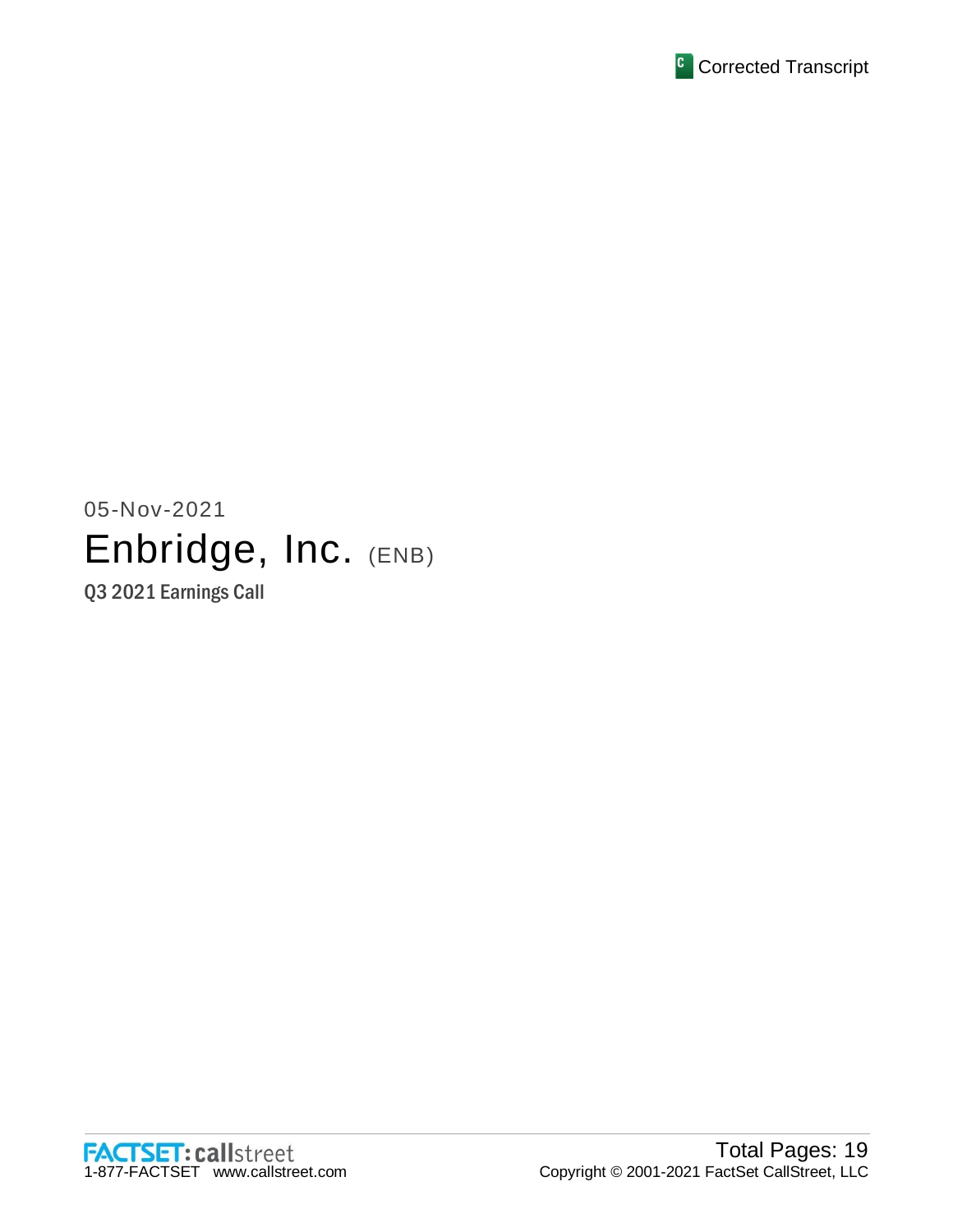# **CORPORATE PARTICIPANTS**

Jonathan Morgan

Vice President-Investor Relations, Enbridge, Inc.

Albert Monaco President, Chief Executive Officer & Director, Enbridge, Inc.

Vern D. Yu Executive Vice President & Chief Financial Officer, Enbridge, Inc. Colin K. Gruending

Executive Vice President & President-Liquids Pipelines, Enbridge, Inc.

William T. Yardley Executive Vice President & President-Gas Transmission and Midstream, Enbridge, Inc.

# **OTHER PARTICIPANTS**

Robert Kwan Analyst, RBC Capital Markets

Jeremy Tonet Analyst, JPMorgan Securities LLC

Ben Pham Analyst, BMO Capital Markets Corp. (Canada) Shneur Z. Gershuni Analyst, UBS Securities LLC

Robert A. Catellier Analyst, CIBC Capital Markets

Robert Hope Analyst, Scotiabank

# **MANAGEMENT DISCUSSION SECTION**

**Operator**: Welcome to the Enbridge, Inc. Third Quarter 2021 Financial Results Conference Call. My name is Polly and I will be your operator for today's call. At this time, all participants are in a listen-only mode. Following the presentation, we will conduct a question-and-answer session for the investment community. [Operator Instructions]

.....................................................................................................................................................................................................................................................................

.....................................................................................................................................................................................................................................................................

Please note that this conference is being recorded. I will now turn the call over to Jonathan Morgan, Vice President, Investor Relations. Jonathan, you may begin.

# Jonathan Morgan

Vice President-Investor Relations, Enbridge, Inc.

Thank you, Polly. Good morning, everyone, and welcome to Enbridge, Inc.'s third quarter 2021 earnings call. Joining me this morning are Al Monaco, President and Chief Executive Officer; Vern Yu, Executive Vice President and Chief Financial Officer, Colin Gruending, Executive Vice President of Liquids Pipelines; Bill Yardley, Executive Vice President of Gas Transmission and Midstream; Cynthia Hansen, Executive Vice President of Gas Distribution and Storage; and Matthew Akman, Senior Vice President, Strategy, Power and New Energy.

.....................................................................................................................................................................................................................................................................

As per usual, this call will be webcast and I encourage those listening on the phone to follow along with the supporting slides. A replay of the call will be available later today and a transcript will be provided on the website shortly after. We will try to keep the call to roughly one hour.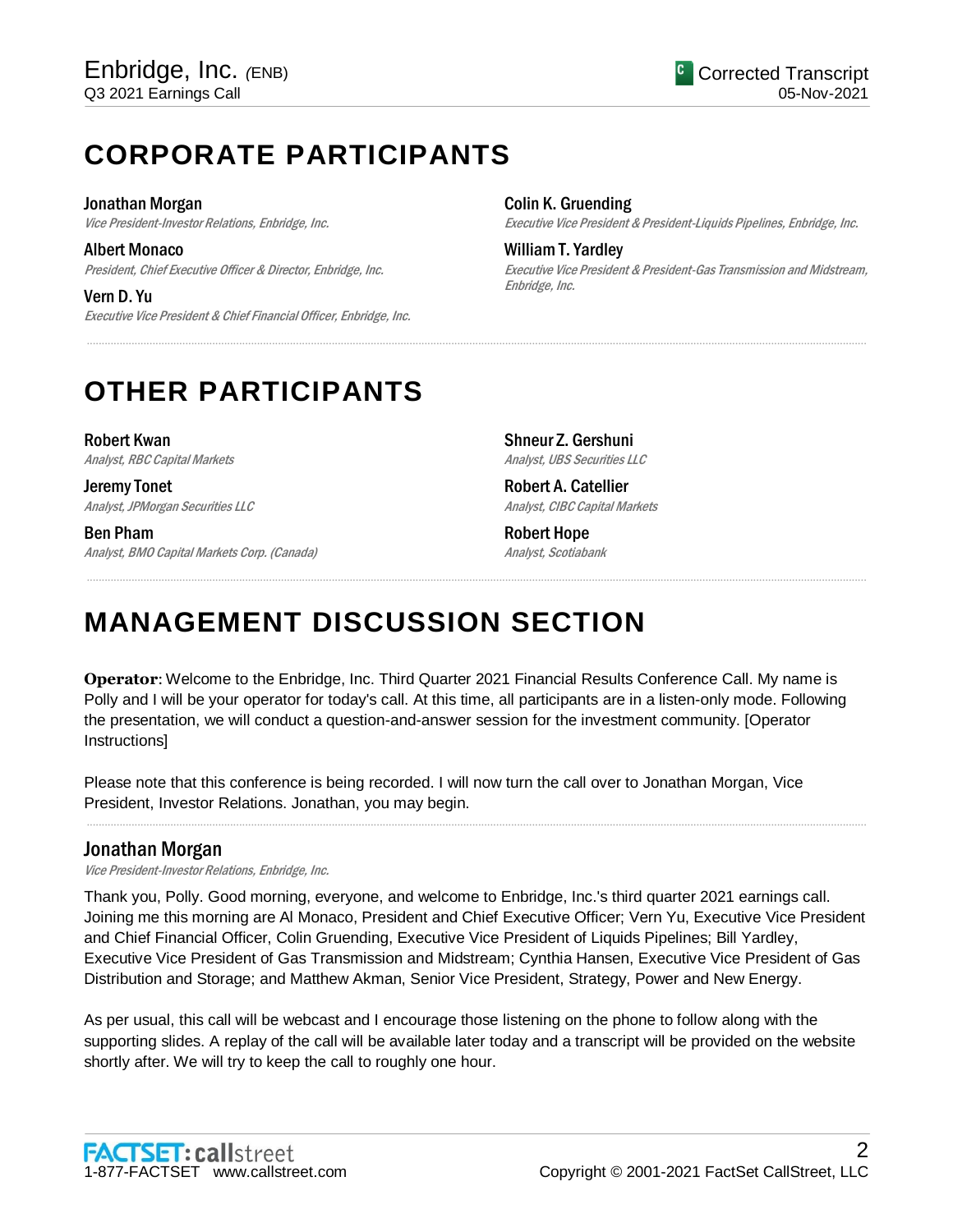And in order to get to as many answers to your questions as possible, we'll be limiting the questions to one plus a single follow-up, if necessary. We'll be prioritizing questions from the investment community. So if you are a member of the media, please direct your inquiries to our communications team who will be happy to respond. As always, our Investor Relations team will be available following the call for any detailed follow-up questions.

Onto slide 2 where I'll remind you that we'll be referring to forward-looking information in today's presentation and Q&A. And by its nature, this information contains forecast assumptions and expectations about future outcomes, which are subject to the risks and uncertainties outlined here and discussed more fully in our public disclosure filings. We'll also be referring to the non-GAAP measures which are summarized below.

.....................................................................................................................................................................................................................................................................

And with that, I'll turn it over to Al Monaco.

# Albert Monaco

President, Chief Executive Officer & Director, Enbridge, Inc.

Okay. Thanks, Jonathan. Hello, everyone. Well, to start off here, what you see in the photo is our new Ingleside Energy Center near Corpus Christi with a VLCC just being maneuvered into place for loading. It's an important investment for us on many fronts, so we'll come back to Ingleside in a few minutes.

It's been a strong quarter operationally and financially. So Vern will take you through the results. And by the way, Vern was recently appointed CFO. He's held a number of senior financial roles at Enbridge and most recently headed up our Liquids business which Colin Gruending has taken over.

I'll cover the high points of what's been a catalyst quarter and year for us followed by a business update. Before I do that though, let me speak to the current state of the energy markets. And as a reminder, our perspective on this is from a company that's been focused on the energy transition for years. It's obvious we need to reduce global emissions and that we're moving to a low-carbon economy. And we think that existing infrastructure is essential to that transition.

As you've heard us say before, we see ourselves as a bridge to a cleaner energy future by leveraging our businesses and by achieving our own emissions goals. We're transitioning our asset mix in line with changing fundamentals and building on our early-mover advantage in wind, solar, hydrogen and RNG. But it's also very clear that energy demand will continue to grow and that economic growth will always depend on conventional energy.

So squaring these two realities comes down to the pace of transition and ensuring we secure low-cost reliable energy supply while that happens. The realities of this careful balance are playing out in energy markets today. Stimulus spending and recovery are driving GDP growth. Oil, gas and product demand are up and should outpace last year on the way to pre-pandemic levels. Petchem demand was resilient through COVID, but now even jet fuel has come back. As you've seen, natural gas demand is extreme particularly in Asia and Europe.

So consumption is up and supply disruptions and tight inventories are creating an imbalance. Now normally, all of that is self-correcting a supply response. But this energy crisis that we're in right now is entirely about underinvestment in all forms of energy, which is creating havoc with consumers, industrial competitiveness and inflation. Higher energy prices are impacting consumers in developed and developing countries. Spikes in electricity prices, heating, cooking and filling up the tank. Higher industrial feedstock costs also impact competitiveness and again that rolls out to the consumer, so agriculture, manufacturing, pharmaceuticals, transportation, components, technology and housing.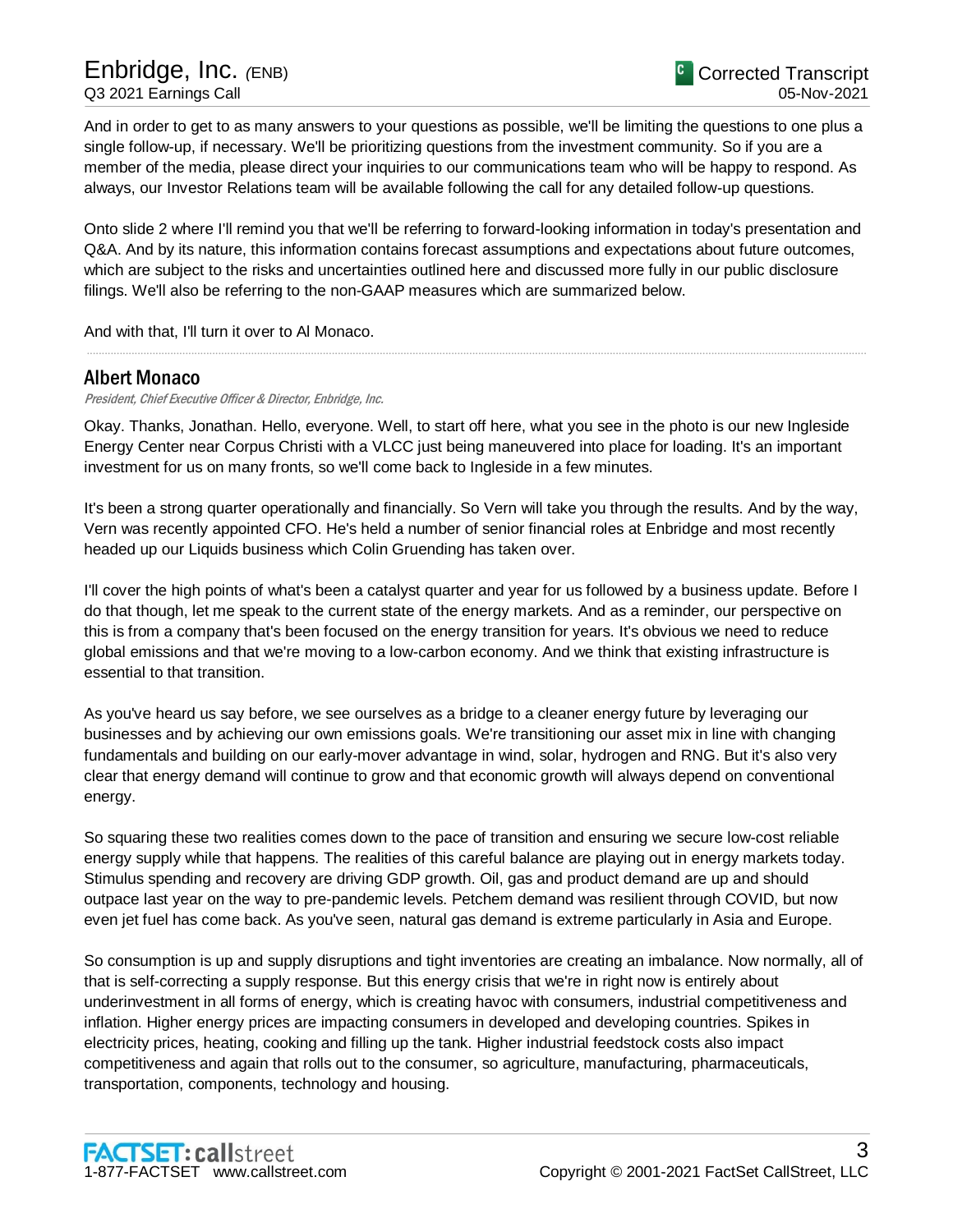And supply issues are impacting reliability with the rolling blackouts and rationing in China and India. Increasing coal power generation, of all things, in Germany. Fuel shortages in the UK. In the US Northeast, gas generation is running at five-year highs and we're seeing switching to fuel oil for electric generation. All of that to say the energy transition is a reality, but we need to be thoughtful about the pace and execution with the consumer in mind. And it's clear, if it wasn't before, that conventional energy will be a critical part of the supply mix for a long time.

So the point being here that the transition needs to be driven by a mix of balanced policy solutions. Most important, in our view, we have to embrace natural gas because it's simply the enabler of building more wind and solar supply among other things. And it's a great source of reducing emissions just like it has been to this point, incentivizing consumption-based economy-wide emissions reductions and efficiency measures and an immediate focus on regulatory certainty and support for CCUS investment.

So onto the Q3 highlights. Operationally, all of our systems ran near capacity and that drove solid numbers. And we're on track, as you saw in our release, to deliver EBITDA and DCF per share within guidance. The balance sheet and financial flexibility are strong and we'll move to the lower end of the target leverage range next year.

It was a big quarter execution-wise with CAD 8 billion going into service, which will drive 2022 cash flow. And that's a great outcome in the face of a difficult permitting environment to say the least. We also accelerated our US export strategy and lower carbon opportunities. So all in, good headway on priorities, moving the ball down the field, delivering good results, getting projects in the ground and building our business for the future.

Moving to the business update beginning with Liquids and Line 3. A month ago now, we completed the US segment, so we're in full operation for Western Canada to the Midwest. And with that, we also brought on the Southern Access Expansion to 1.2 million barrels per day into Chicago. Line 3 has always been about modernizing our system. And to my earlier point, it assures Canadian and US refiners have a reliable low-cost feedstock, providing affordable energy for consumers and industry.

Line 3 though also set a new bar for execution in the field. Their world-class environmental measures, actively engaging with communities in a different way and developing deeper indigenous partnerships, cultural, environmental and economic. We still got work to complete restoration. But I'm proud of how our team brought this one to the finish line. With Line 3 in service, we'll earn the full CAD 0.935 surcharge on all Mainline barrels and returning the line to full capacity sets us up for downstream expansion to the Gulf Coast.

On Line 5, the existing line and the Great Lakes Tunnel is also about safe and affordable energy. The fact is Line 5 and the tunnel are essential to Michigan but also the entire region and two Canadian provinces. We're doing everything we can to make sure people's critical energy needs are not cut off like propane in the Upper Peninsula and jet fuel for the Detroit airport as just two examples of many.

Independent experts concluded there's no practical alternative to Line 5 other than thousands of more railcars and trucks, higher emissions and increased energy costs. Pretty sure people don't want that. In fact, that's what the majority of Michiganders are saying. 80% or so believe the cost of energy is important to them and there's 4 to 1 support for the tunnel.

But we've always understood the need to protect the Great Lakes, which is why we've gone to extra lengths at the straits including continuously and independently verifying the integrity of the line, shutting down the line as a precaution in high-wave and wind conditions and applying the latest in technology to monitor ship traffic to ensure there is no anchor drags. We've committed to build the Great Lakes Tunnel to reduce the risk to as near zero as humanly possible. We received the first tunnel permit last year and we're working on the remaining two.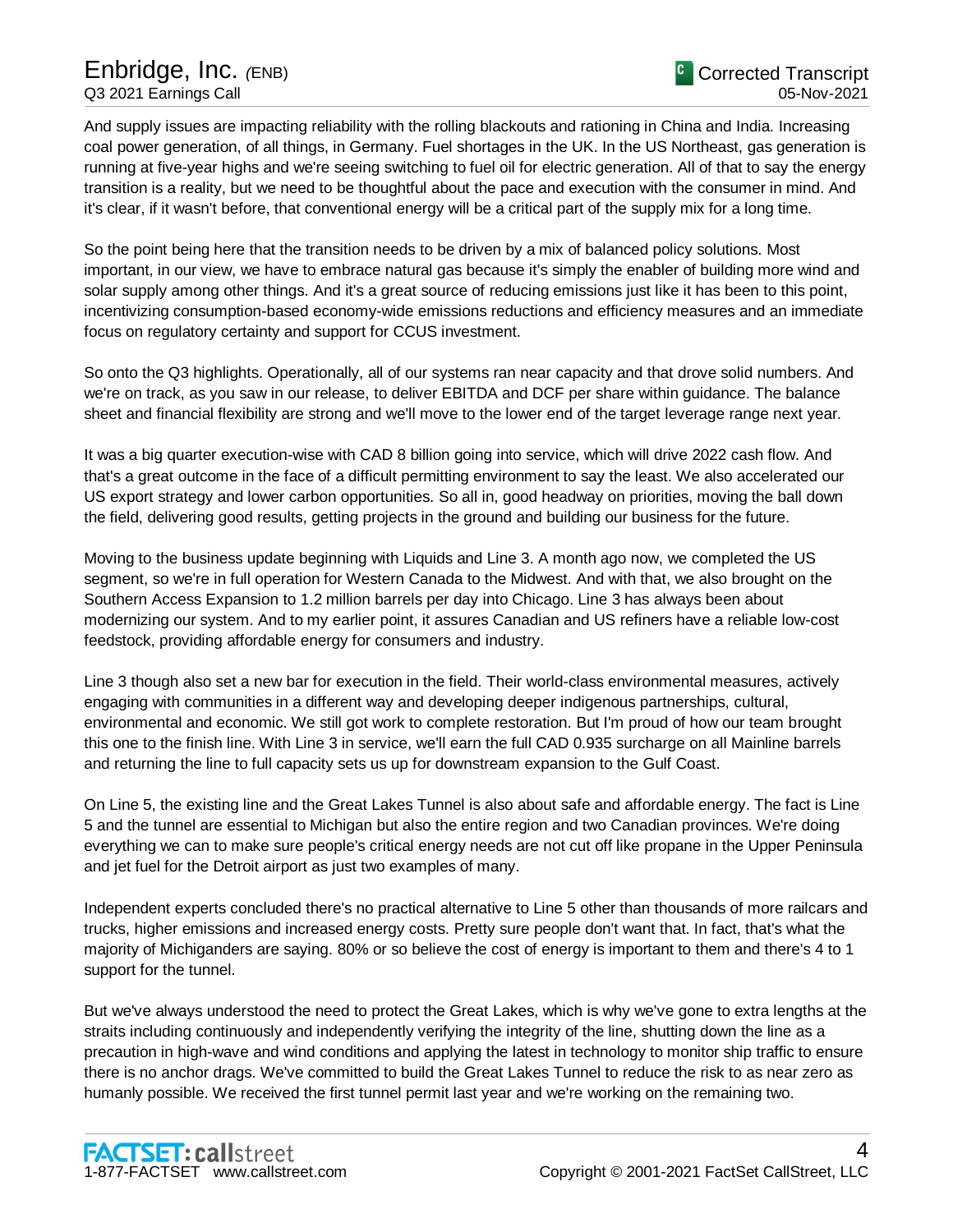So let's shift gears now to our export strategy. A few years ago, we had a point of view on the evolving global supply-demand fundamentals and the need to point infrastructure to the Gulf and to capitalize on growing exports. As you can see, the maps developed out and we've built a big presence in the Gulf.

Our export strategy is entirely consistent with the energy transition because North America is a low-cost sustainable producer of conventional energy. And LNG exports can displace coal, which is going to be a big driver of lowering emissions in Asia. Our US Gulf Coast strategy began with providing full path access for Canadian Heavy to the Gulf and establishing a storage and blending hub. We're bolstering our Seaway dock capacity with our Houston Oil Terminal to provide expanded low-cost waterborne access.

We've now built out our light oil export position. Gray Oak initially gave us contracted pipeline ownership into Corpus and Houston. And the Ingleside Energy Center now gives us last-mile connectivity to the light oil export path. Ingleside is North America's premier export terminal transiting 25% of US exports last year with 15-plus million barrels of storage and 1.6 million barrels per day of ship-loading capacity.

Ingleside checked all the strategic, commercial and financial boxes for us. It sources crude from the Permian and Eagle Ford connected by 3 million barrels per day of pipe capacity. It's VLCC-capable and it's a prime location on the outer harbor. Commercially, take-or-pay commitments fit the business model well and it came at an attractive valuation. And we're very glad to have retained the operating team.

Finally, we evaluate every new investment at Enbridge through an ESG lens and, specifically, we need to see a path to net zero. Ingleside's new state-of-the-art facilities were designed to reduce emissions in the first place. But we're also moving forward with a large inside-the-fence solar farm. That'll allow us to achieve net zero on Scope 1 and 2 and contribute to Scope 3 reductions.

Now, it's worth just delving a bit deeper into why this is a business for the future. It's clear that the Permian is among the most competitive basins globally. And its scale, low breakevens and proximity to markets means it's essential in any transition scenario and a competitive supply source in meeting global demand for many years to come.

Ingleside has the lowest basin-to-water cost structure of any export point in Corpus or Houston. And that's because our two VLCC berths can load at twice the rate of a Suezmax. And we avoid lightering trips which, when combined with our outer harbor location, saves roughly five days' transit.

We also have capacity to capture incremental barrels and this is a big upside for us. We'll go after the lowhanging fruit first, which is to contract up existing dock capacity, which could add another 600,000 barrels per day of loadings. And then we'll build into the permitted storage that we already have and dock capacity. So, another 5.5 million barrels of storage there and 300,000 barrels of loadings. Lastly, as part of our transition lens again, the terminal's location and open land make it an ideal spot for greenfield and carbon capture development.

While we're on the topic of exports, Texas Eastern and Valley Crossing are nicely situated along the Gulf, which puts us at the center of the US LNG buildout. And that pace should quicken now given the global supply crunch. Not much doubt about gas' role in sustaining European and Asian economies, displacing coal and building renewables. And these fundamentals drive more demand pull on our systems. In just two years, our LNG volumes have doubled to 1 Bcf per day and we'll add another 0.5 Bcf per day with our Cameron Extension that'll feed Calcasieu this year.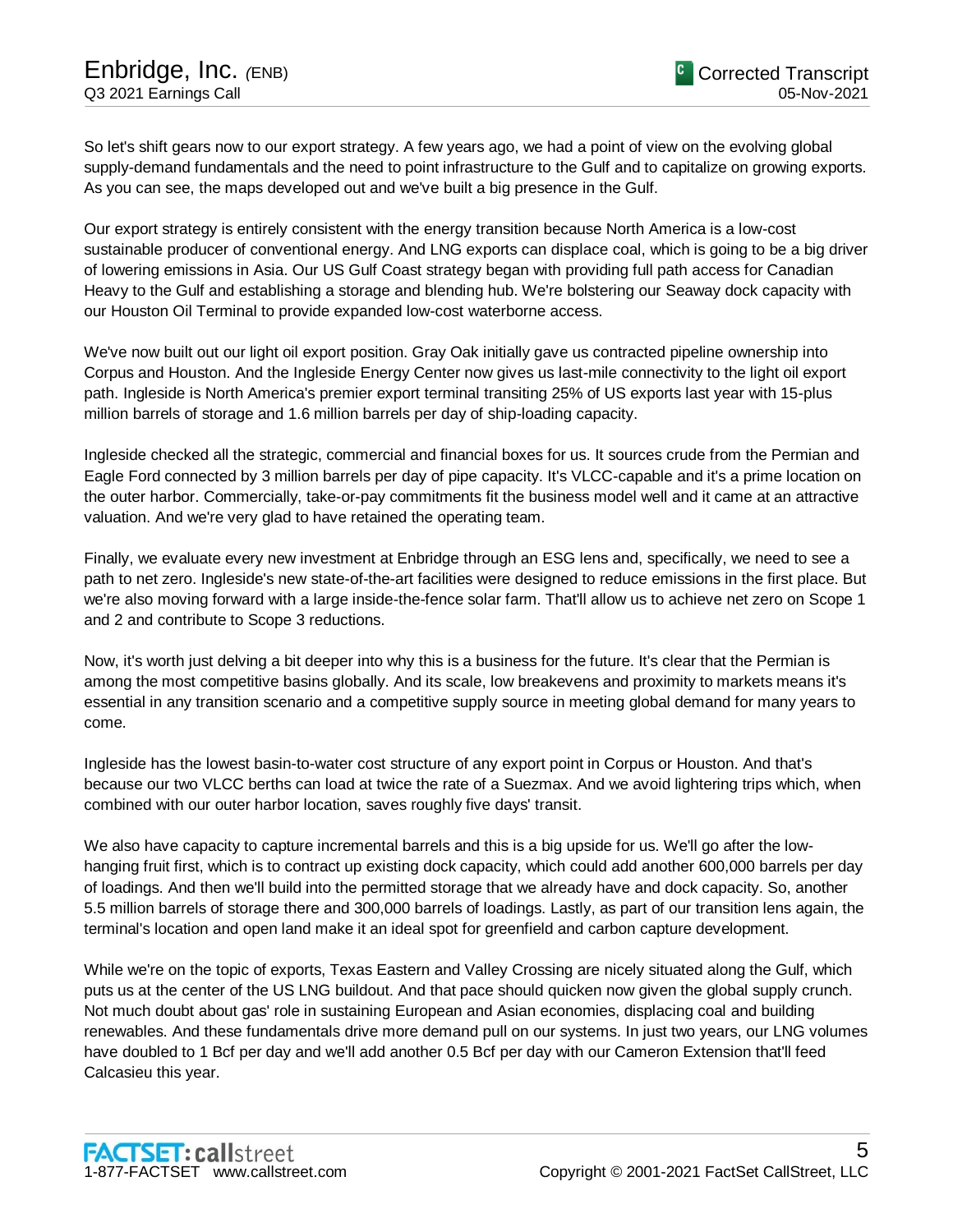We've also built a nice portfolio of late-stage development projects totaling about CAD 2 billion. Bill and his team are also executing a CAD 5 billion secured capital program. CAD 3 billion of that is targeted for in service this year. We've just completed our two BC expansions for about 600 million cubic feet a day of firm to the lower mainland and US Northwest.

In the US Northeast, we've put Middlesex and Appalachia to Market into service. But, again, as you all know, this region needs a lot more capacity to address reliability and rising energy costs. We're advancing our multiyear modernization program so that'll lower emissions and ensure the integrity of our system for years to come. But there's more opportunity beyond that. Our new partnership with Vanguard Renewables will develop RNG projects along our system. We're starting with eight projects where we'll provide the injection and transportation assets and that should total around CAD 100 million of capital.

On to our gas utility in Ontario. First, this system is not only critical to the heating market but meeting peak generation demand. In fact, the IESO's recent study, and I encourage everybody to have a look at this, makes it clear that natural gas is essential to Ontario's energy needs today and in the future. Our franchise also benefits from continued population growth mostly from immigration. We're on track for another 45,000 customers there this year. Importantly, Ontario has also approved 27 new community expansions and we're planning to sanction new capital for those shortly.

Overall, we're executing on CAD 3 billion of utility capital through 2023, so great visibility there to rate base growth. There's also lower carbon potential. We're developing a sound portfolio of RNG and hydrogen opportunities. On RNG, we've got three in operation and four in construction. And through the Walker Comcor JV, we're developing another 15 projects across Canada with more potentially in the hopper.

On hydrogen, our green power facility was completed a couple of years ago and that proved out the technology and gave us great experience. This quarter, we expanded that facility and put into service the blend hydrogen project. And that will move into our distribution network. The prize here, of course, is to make that happen across the franchise.

Finally, to our renewables business and an update on European offshore wind. If you recall, we've got three projects in operation and now three in construction and several opportunities in development. Matthew went through that at Enbridge Day.

Offshore France, we've installed 35 foundations at Saint-Nazaire and another 45 planned through mid-2022. So we're on track for in-service there late next year. Later in the schedule at Fécamp, we're building the foundations there right now. And on Calvados, we're manufacturing substation components and subsea cables. These projects will add 1.4 gigawatts of capacity with in-service dates through 2024.

As far as development, we've got another 3 gigawatts at various stages. So we have good runway here as well. In North America, we're accelerating our inside-the-fence solar self-power. We've put three facilities into service on our liquids and gas pipelines. And as you can see here, you get a feel for the proximity to our pipelines. We've now started construction on four new projects on the Lakehead and Flanagan systems. This phase will be in service next year and will lower our emissions and generate good returns. These projects compete for capital straight up with the rest of our businesses.

Our existing behind-the-fence land, large power load and renewable capability really give us an advantage in this space. And there's a lot of runway to grow at the compressors and pump stations that you see noted on the map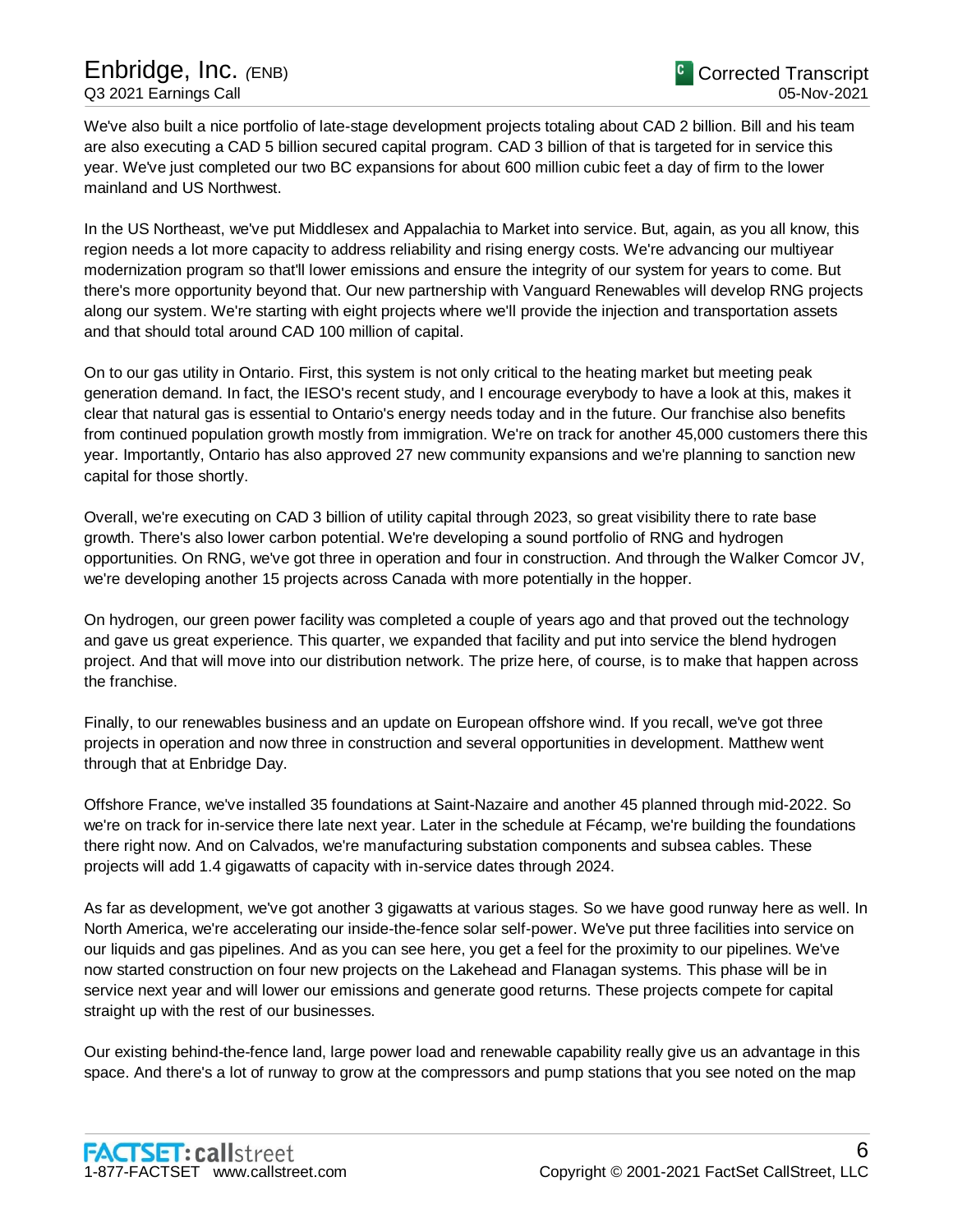here. So stay tuned for more. All of this is a great example of how we're using our skills that we developed in renewables over the last couple of decades to the rest of our business today.

Last point. As part of our new energy business, we've established a dedicated team to coordinate the strategy and allocate capital to the best opportunities. An important element of low-carbon strategy, in our view, is partnerships that give us access to technology, complementary assets and skills. We now have amassed four partnerships which includes a recent one with Shell where we'll collaborate on a range of North American opportunities.

With that, let me pass it to Vern to go through the financial results and the priorities there.

# Vern D. Yu

Executive Vice President & Chief Financial Officer, Enbridge, Inc.

Thanks, Al, and good morning, everyone. As Al mentioned earlier, my 28 years at Enbridge has given me a great view of the business as a whole. And I look forward to leveraging this experience to my new role as CFO. My focus will be sustaining our track record of disciplined investment and value creation. So don't expect to see any big changes from me.

.....................................................................................................................................................................................................................................................................

Today, I'll start off my remarks with an update on our key financial strategies. Our balance sheet and financial flexibility were in really good shape. We're BBB high across the board. We've bolstered our balance sheet capacity by continuing to recycle capital at attractive valuations, another CAD 1.2 billion this year, and increased our EBITDA through organic growth and continued cost reductions.

This EBITDA growth provides even more financial flexibility. The resiliency of our cash flows is very strong providing highly predictable cash flows year-after-year. This solid base along with execution on our capital program has us on track to deliver 2021 results within our EBITDA and DCF guidance ranges. And the capital we placed into service this year will drive a lot of free cash flow growth in 2022 and beyond.

We expect to have CAD 5 billion to CAD 6 billion of annual investment capacity beginning in 2022, which we'll be deploying in a disciplined manner. I'll come back to this later. So our foundation is very strong and Q3 was another solid Enbridge-like quarter. All of our four key financial metrics are up year-over-year on strong performance across our businesses and continued cost containment. Adjusted EBITDA and DCF are up about 10% to CAD 3.3 billion and CAD 2.3 billion respectively. EPS is up over 20%.

Mainline volumes were about 2.7 million barrels per day in Q3, reflecting strong demand for heavy crude in PADD II and PADD III, which was in line with our expectations. Gas utilization has been great. And for the full year, we're seeing the benefits of our rate cases kicking in. The utility continues to be strong. Its cash flows provide stability and it's throwing off a lot of growth. Finally, our renewables business is performing in line with what we've been expecting.

This strong operating performance across all of our core businesses has, however, been partially offset by continued weakness in Energy Services and the effect of a weaker US dollar on unhedged revenues. In Energy Services, steep backwardation and historically narrow geographical basis has limited our ability to take advantage of pipeline and storage contracts.

FX has been a modest headwind to our operating results. Although we are substantially hedged, this shows up as an add-back in our Eliminations and Other segment. In terms of DCF, maintenance capital was a little lighter than planned. With three quarters of good results in the books, we're well on track to achieve our full year guidance.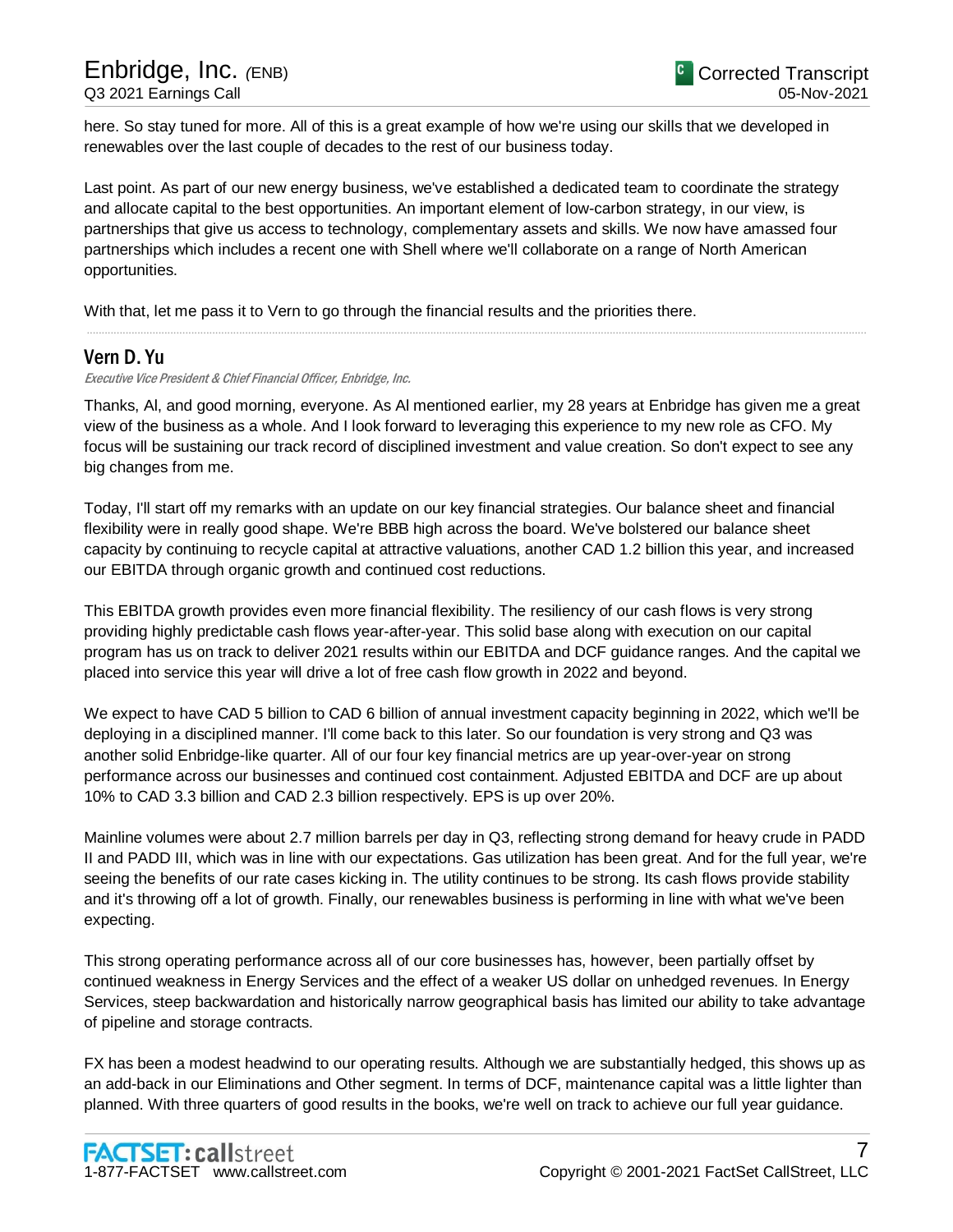Let's turn to EBITDA. We anticipate strong asset utilization again in Q4. With Line 3 fully in service on October 1, we're expecting fourth quarter EBITDA contributions in line with our guidance of roughly CAD 200 million and the Mainline we expected to average just around 2.95 million barrels per day. The Moda acquisition closed this month and it will be a modest tailwind in Q4 with the terminal's contracted volumes ramping up over the next 12 months.

On balance, we are anticipating tailwinds and headwinds to be roughly balanced for the rest of the year. Energy Services is expected to remain weak through 2021. We saw some warmer weather in October in Ontario, which will negatively impact our utility outlook. And a weaker US dollar will weigh on our operating results net of our hedges. Onto DCF. We expect lower interest expense on a weaker US dollar, timing-related delays to utility and maintenance capital and cash savings from higher US tax pool utilization roughly in line with the CAD 100 million we outlined in Q2.

As we move towards yearend, our focus will shift to 2022. And here's a few factors that will contribute to our forecast, which will provide a much more fulsome review add on our Enbridge Day call. First, the CAD 10 billion of capital that we put into service in 2021 will drive higher EBITDA and cash flows. Ingleside's volumes will ramp up in 2022 growing its EBITDA contribution. And we're expecting strong utilization across all of our systems, including the Mainline where we expect 2022 volumes to trend through our Q4 outlook.

The gas pipeline and utility businesses are expected to remain nicely utilized and capture rate increases. Our renewable projects will remain largely in construction through most of 2022 with Saint-Nazaire coming into service in the last quarter. And in Energy Services, we expect losses to moderate in 2022. But we still anticipate a slightly negative contribution next year. Out of the money contracts will begin to roll off late in 2022 and early in 2023. So that will bring us back to our more normal positive run rate. And finally, relative to our 2021 plan, we expect FX to remain a headwind in 2022. As usual, we'll roll out our formal guidance for 2022 in December.

The outlook for our balance sheet is similarly strong. We've just now completed our 2021 financing plan, including CAD 2.4 billion of sustainability-linked bonds at historically attractive interest rates. Despite the full spending associated with Line 3 and the Moda acquisition, with only partial year EBITDA contribution; our yearend credit metric is expected to remain within our [ph] 4.5 to 5.0 (00:28:21) policy range. So that's a good outcome. So with a full year of contribution in 2022 from this capital and the Noverco sale proceeds will drive debt-to-EBITDA down to the low end of our credit metric range in 2022. That's going to provide a lot of financial flexibility and continues to support our BBB high credit rating.

I'm sure you're wondering about inflation. So let me spend a minute on how we're thinking about it. Recall roughly 80% of our EBITDA has toll escalators or regulatory mechanisms that protect us. And if we continue our cost management track record, this could actually provide a small tailwind for us. Our strategy to procure materials and equipment early had so far shielded us from any significant inflationary impacts to date.

So let's shift to how we'll deploy our investment capacity. In 2022, we anticipate CAD 5 billion to CAD 6 billion of annual investment capacity. And we'll be disciplined in terms of how we invest this to maximize shareholder value. We'll provide more detail at Enbridge Day, but our big picture priorities have not changed. Protecting our balance sheet remains our first priority. And we're sure we'll have plenty of financial flexibility and buffer. That includes continuing to evaluate opportunities for further capital recycling where it makes sense.

We expect to grow the dividend ratably up to the level of medium-term DCF growth with an eye to migrating our payout to about the midpoint of our 60% to 70% payout range. Our base businesses will continue to kick out CAD 3 billion to CAD 4 billion of organic growth opportunities per year with attractive returns. That's growth in the utility,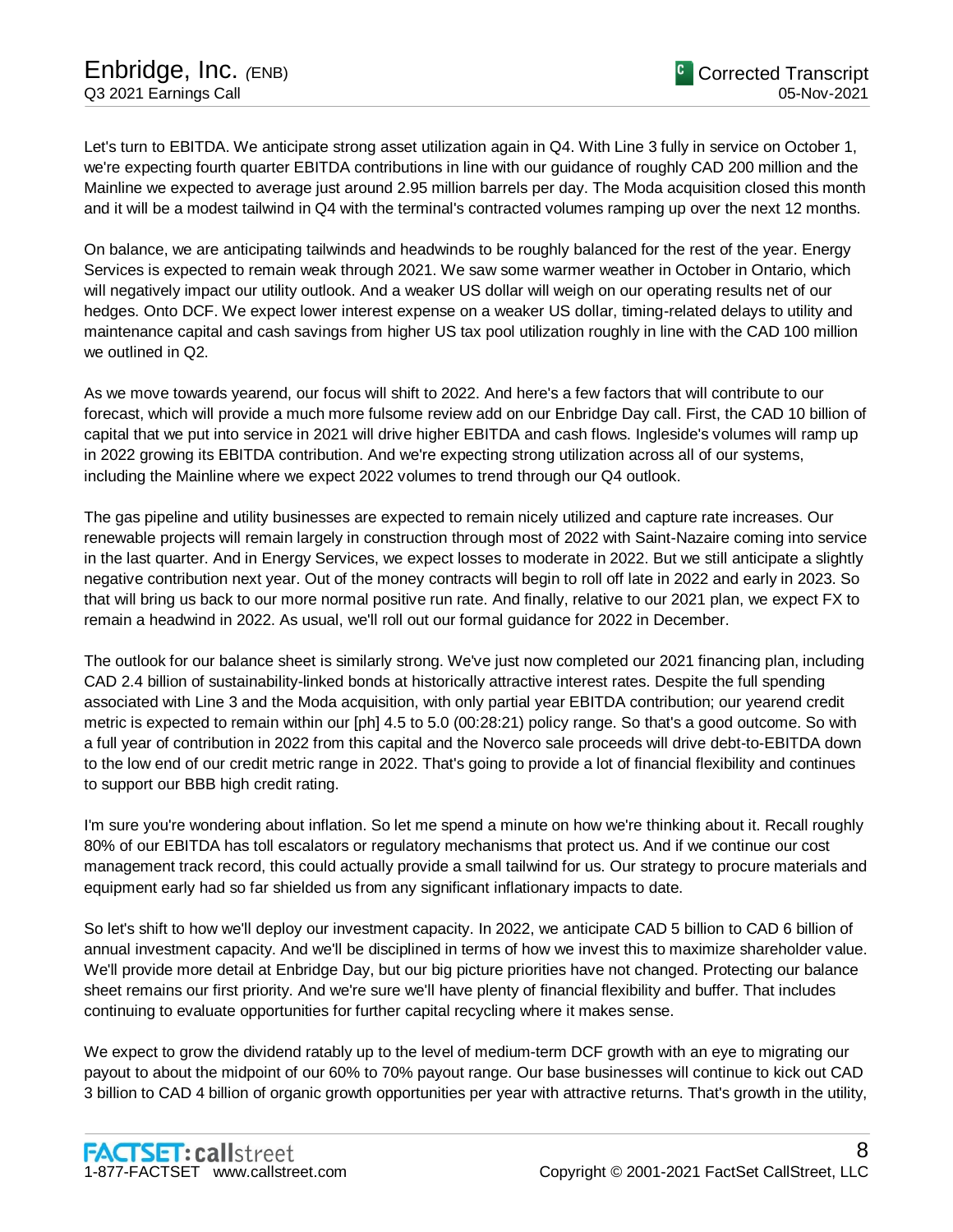gas pipeline modernization and low-capital Liquids Pipelines expansions. The next CAD 2 billion will go to the next best alternative. And we'll assess share buybacks, adding more organic growth, asset M&A and further deleveraging.

As we have said before, share buybacks have risen in the order of priority. And we continue to believe with the predictability of our cash flows, our ratable growth and our asset longevity; we are currently undervalued at our current share price. I'm excited that we have this financial strength and flexibility to optimize our capital allocation and shareholder returns.

So, finally, to wrap up, our annual Enbridge Day will be on December 7th this year. As usual, we'll use this event to update you on our financial outlook and our strategic priorities. We're planning for the event to be in person in Toronto. So we look forward to seeing you there. Of course, we'll have a webcast too for those wanting to attend virtually.

So, with that, I'll turn it back to Al.

# Albert Monaco

President, Chief Executive Officer & Director, Enbridge, Inc.

Okay. Thanks, Vern. Just a couple of takeaways here. 2021, as you heard, is a pivotal year for us. The business is performing well and is generating highly predictable results. We're executing the priorities that we laid out at the last Enbridge Day. And we're on track to put in CAD 10 billion of capital into service this year. That will generate a lot of cash flow as you just heard.

.....................................................................................................................................................................................................................................................................

So, with that, let me hand it back to the operator for Q&A. We're not yet all in the same room here. So I'll direct questions as needed. So, back to the operator.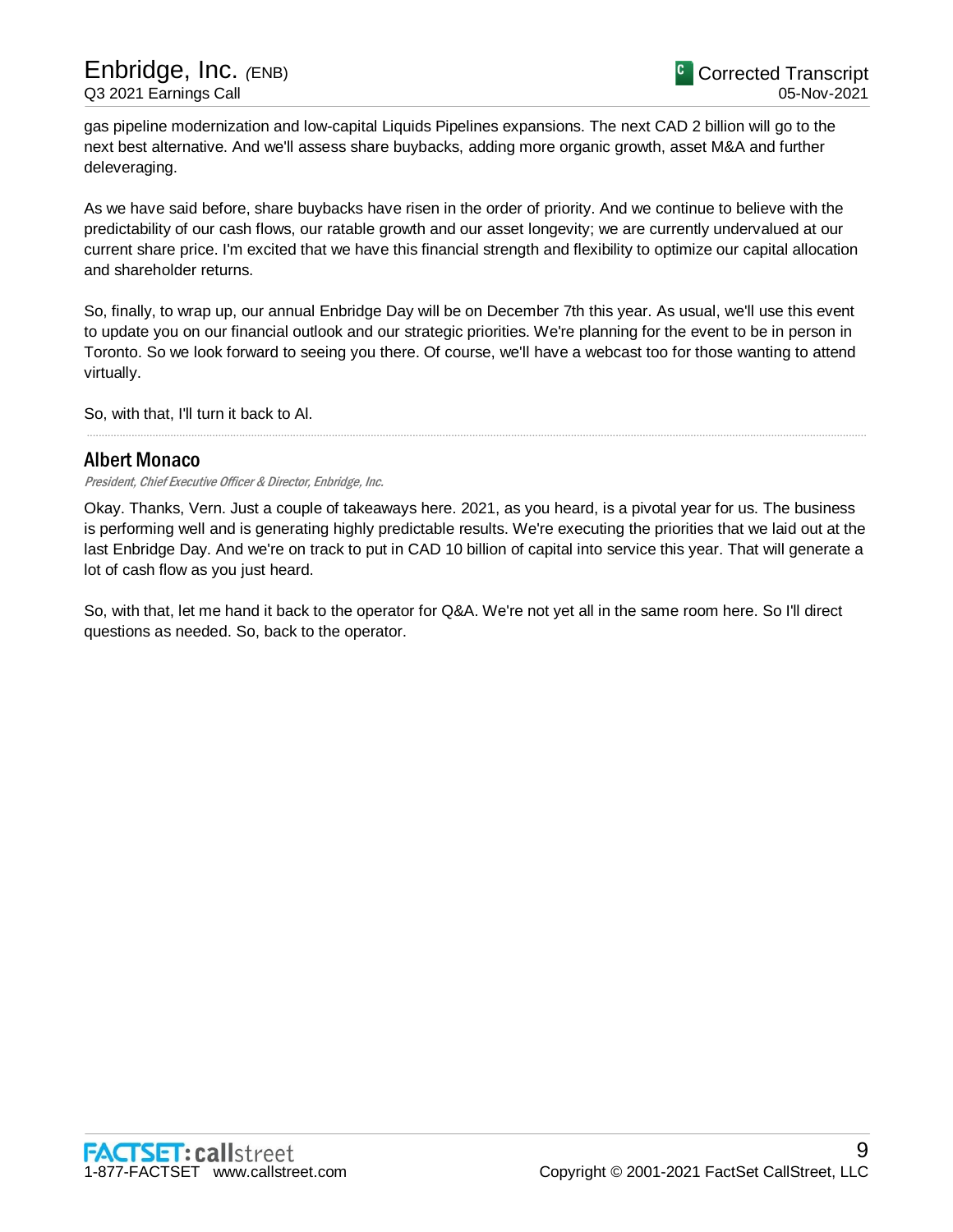# **QUESTION AND ANSWER SECTION**

**Operator**: Thank you. We will now begin the question-and-answer session. [Operator Instructions] And your first question comes from the line of Robert Kwan with RBC Capital Markets. .....................................................................................................................................................................................................................................................................

## Robert Kwan

**Robert Kwan**<br>Analyst, RBC Capital Markets **Q** 

Great. Good morning. I just wanted to dig into the comments you made just around at capital allocation and specifically that CAD 2 billion bucket. You had some comments just around share buybacks and you see your shares as being undervalued. I'm just wondering whether you, similar to what you did about a year ago, be willing to rank order those options. And as it relates to dividend growth, I think, Vern, you mentioned up to the underlying growth. I don't know if you can just kind of frame that comment in light of what your friends across the street did this morning?

.....................................................................................................................................................................................................................................................................

## Vern D. Yu

Executive Vice President & Chief Financial Officer, Enbridge, Inc.

Okay, Robert. I think on the capital allocation, it's really great that we have the capacity to look at all of these different options. Obviously, when we make these decisions; there's a number of pros and cons to each of them.

On the share buyback front, it's great that we can invest in Enbridge as the company continues to grow its DCF and its cash flows. A share buyback lowers our payout. It provides dividend savings and obviously, it's executable. But some of the cons are that it doesn't provide any further organic growth, doesn't add incremental EBITDA and doesn't help us with our long and medium-term cash horizon. So I think what we would like to do is look at that in concert with all of the other opportunities that we have. And as we work through 2022 and beyond, we'll make sure that we make the best decision for our shareholders.

If we turn to the dividend, obviously, dividend growth is a key component of our value proposition. We plan to continue to grow it. But we have some other competing priorities as well. In the near to medium term, we'd like to get back to the middle part of our policy range. And at this present time, we don't believe the market's fully valuing the level of the dividend that we provide today. So, hopefully, that provides some clarity for your question there.

.....................................................................................................................................................................................................................................................................

## Robert Kwan

**Robert Kwan**<br>Analyst, RBC Capital Markets **Q** 

Yeah. It's great, Vern. And if I can just finish with a question on the oil pipeline side. With L3R done, you talked in the past about other oil pipeline expansions. Just wondering if there's any update on those now that L3R is in service and are any of these projects somewhat imminent but waiting and being held back pending clarity on the Mainline contracting situation?

.....................................................................................................................................................................................................................................................................

.....................................................................................................................................................................................................................................................................

## Albert Monaco

Albert Monaco<br>President, Chief Executive Officer & Director, Enbridge, Inc. And The Content of the Security of the According

So I think we'll get Colin to respond to that, Robert.

## Colin K. Gruending

Executive Vice President & President-Liquids Pipelines, Enbridge, Inc.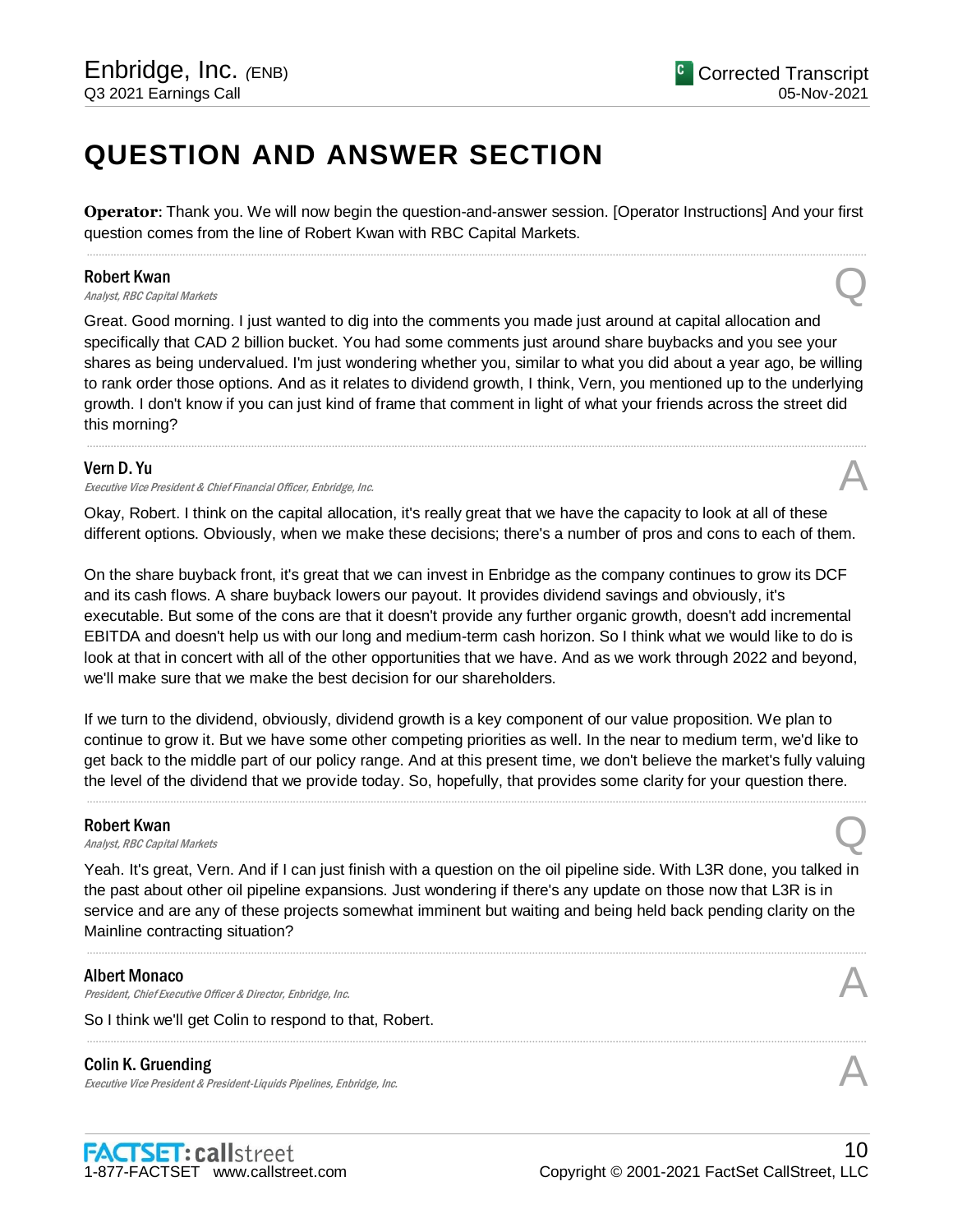Yeah. Hey, Robert. Yeah, we're excited that obviously Line 3 is in service and immediately being useful and well utilized. And we do have a batting order of expansions, cost-effective ones, by the way, lined up as we've talked about for some time.

Our system is vast. It's complex and it continually provides creative solutions that we can harness as we have through the last number of years. These range from drag reducing agents, horsepower on existing pipes, potentially some reversals or even repurposing. So, the same roster, I would say, that you're familiar with is being teed up here.

It'll be dependent on customer interest and I think, in part, industry's emerging need to sustain some excess egress and multiple options to market. I think that's a concept that's been absent for a couple of decades and we'll do our best to fill that need. So we'll talk more about this at Enbridge Day. That's what that day is designed for. But we are excited about the prospects here.

| <b>Robert Kwan</b>                                                                                                                                                                          |                                                                                                                                                                                                                                                                                                                                                                |
|---------------------------------------------------------------------------------------------------------------------------------------------------------------------------------------------|----------------------------------------------------------------------------------------------------------------------------------------------------------------------------------------------------------------------------------------------------------------------------------------------------------------------------------------------------------------|
| <b>Analyst, RBC Capital Markets</b>                                                                                                                                                         |                                                                                                                                                                                                                                                                                                                                                                |
| That's great. Thank you very much.                                                                                                                                                          |                                                                                                                                                                                                                                                                                                                                                                |
| <b>Colin K. Gruending</b>                                                                                                                                                                   |                                                                                                                                                                                                                                                                                                                                                                |
| Executive Vice President & President-Liquids Pipelines, Enbridge, Inc.                                                                                                                      |                                                                                                                                                                                                                                                                                                                                                                |
| Thank you.                                                                                                                                                                                  |                                                                                                                                                                                                                                                                                                                                                                |
| Operator: And we also have Jeremy Tonet with JPMorgan online with a question.                                                                                                               |                                                                                                                                                                                                                                                                                                                                                                |
| <b>Jeremy Tonet</b>                                                                                                                                                                         |                                                                                                                                                                                                                                                                                                                                                                |
| Analyst, JPM organ Securities LLC                                                                                                                                                           |                                                                                                                                                                                                                                                                                                                                                                |
| Hi. Good morning.                                                                                                                                                                           |                                                                                                                                                                                                                                                                                                                                                                |
| <b>Albert Monaco</b>                                                                                                                                                                        |                                                                                                                                                                                                                                                                                                                                                                |
| President, Chief Executive Officer & Director, Enbridge, Inc.                                                                                                                               |                                                                                                                                                                                                                                                                                                                                                                |
| Hello.                                                                                                                                                                                      |                                                                                                                                                                                                                                                                                                                                                                |
| <b>Jeremy Tonet</b>                                                                                                                                                                         |                                                                                                                                                                                                                                                                                                                                                                |
| Analyst, JPM organ Securities LLC                                                                                                                                                           |                                                                                                                                                                                                                                                                                                                                                                |
| seen kind of trends shifting there a bit given where the differentials are. So wondering if you could provide<br>anymore thoughts, I guess, on how you see those trending in the near term. | I just want to start off with the Ingleside acquisition there. I know it's very recent since you guys closed. But just<br>didn't know if you could provide any kind of updated thoughts as far as – now that you have it, how is it executing<br>versus your expectations? And I guess more specifically, when we think about the crude oil export side, we've |
| <b>Albert Monaco</b><br>President, Chief Executive Officer & Director, Enbridge, Inc.                                                                                                       |                                                                                                                                                                                                                                                                                                                                                                |
| Colin?                                                                                                                                                                                      |                                                                                                                                                                                                                                                                                                                                                                |
| <b>Colin K. Gruending</b><br>Executive Vice President & President-Liquids Pipelines, Enbridge, Inc.                                                                                         |                                                                                                                                                                                                                                                                                                                                                                |
|                                                                                                                                                                                             | 11                                                                                                                                                                                                                                                                                                                                                             |
| <b>FACTSET: callstreet</b><br>1-877-FACTSET www.callstreet.com                                                                                                                              | Copyright © 2001-2021 FactSet CallStreet, LLC                                                                                                                                                                                                                                                                                                                  |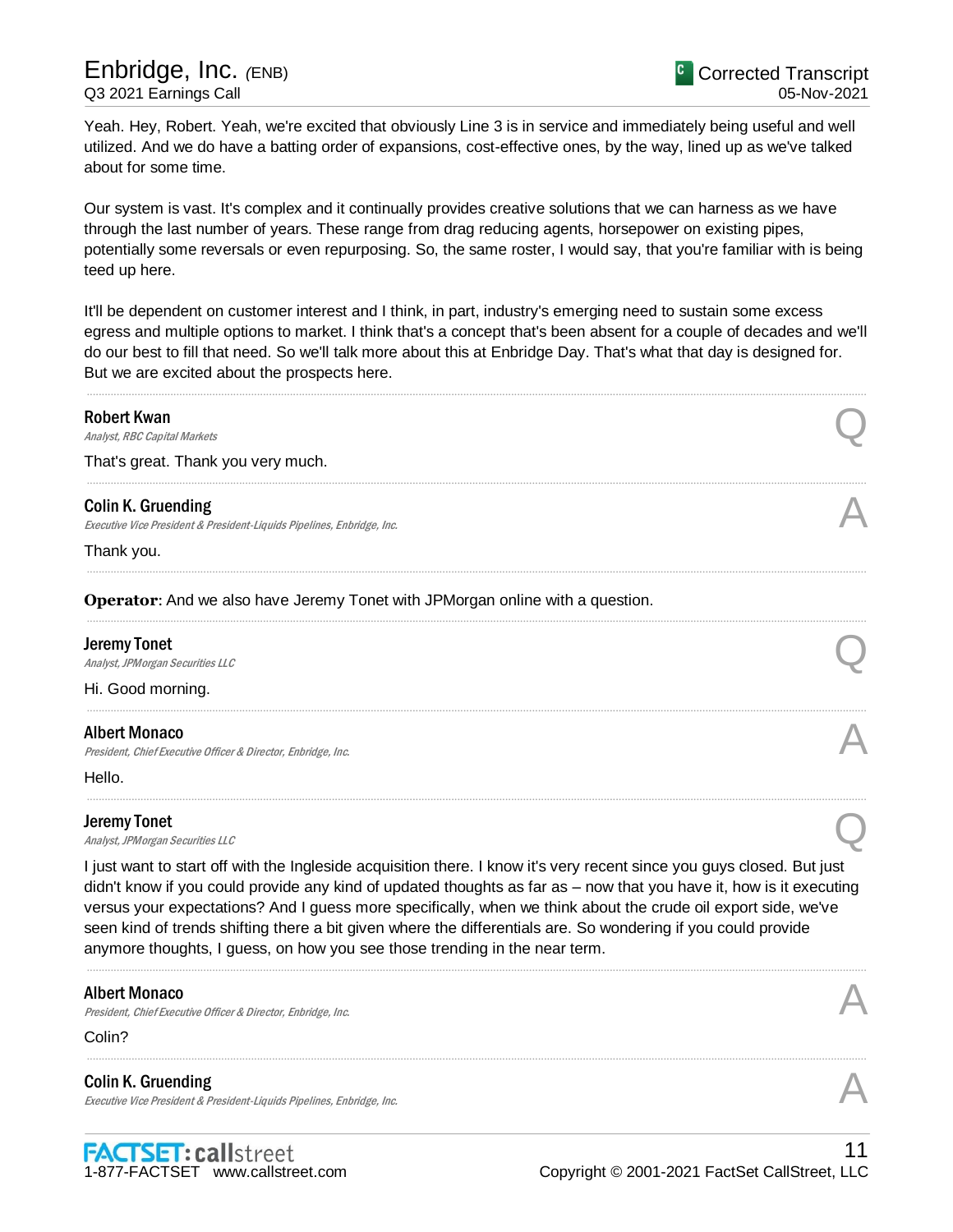# Enbridge, Inc. *(*ENB) Q3 2021 Earnings Call

Yeah, sure. Hey, Jeremy. Yeah, so we're pretty excited about this. The market for the Permian barrel is increasingly global. As you know, it's large and growing and it's going to play a long-term role in energy export and energy transition. We closed the transaction a few weeks ago now. But I would say our Q4 outlook and our 2022 is quite encouraging. We're seeing export loadings ratably wrapping up quite nicely and in line with upstream drilling rig count trajectories. So that's good. And I'd say it's also very consistent with our purchase economics.

We have multiple commercial expansion offerings in flight to leverage the operating leverage that they all talked about and the fixed cost pre-built facility that's there. Some of these offerings are a continuation of commercial offerings that the prior management team and owner had in flight and some additional ones on our own. We're looking at multiple types of products to export. And we've had some good inbound interest, I would say, here right off the bat. So I think it's looking generally pretty positive here, Jeremy.

.....................................................................................................................................................................................................................................................................

## Albert Monaco

President, Chief Executive Officer & Director, Enbridge, Inc.

Maybe just to add, Jeremy, one point to that. Really, in terms of part of your question around differentials and where they ebb and flow, the way we look at this one is this is highly contracted facility. So the way the economics work in our model is we've got that base. And then we sort of look at it as upside if the differentials point our way and the producer's way. And so really I think good upside here to global dynamics, which you know are likely going to look for more low-cost, reliable, light crude from North America. So that's just how we look at it in the bigger picture.

.....................................................................................................................................................................................................................................................................

## Jeremy Tonet

**Deremy Tonet**<br>Analyst, JPMorgan Securities LLC

Got it. That's very helpful there. And then maybe just want to pivot to, I guess, the energy transition side a little bit. RNG seems like quite active in the Canadian side. Just wondering on the US side if you see opportunities there or how much capital could be deployed in general.

.....................................................................................................................................................................................................................................................................

## Albert Monaco

President, Chief Executive Officer & Director, Enbridge, Inc.

Yeah. Well, Bill's probably closest to the US side given the new opportunity there with Vanguard. So maybe, Bill, why don't you take that?

.....................................................................................................................................................................................................................................................................

# William T. Yardley

Executive Vice President & President-Gas Transmission and Midstream, Enbridge, Inc. A

Yeah. Jeremy, I think the Vanguard Renewables partnership that we announced is a really good step. We have line of sight to CAD 100 million worth of projects in the near term. So it's kind of a good place to dip our toe in the water. And the model that we're setting up really – it really gives us line of sight to even more. So like I said, toe in the water, really good stuff there.

I think in addition to that partnership though, you've really got to think about our longstanding relationship with all of the LDC customers, so all of our utilities that you know are somewhat active in this space. And the relationship there could extend from partnerships to do some RNG projects together to just simply we do a project and have a resale to them as we both strive to meet our emissions targets. So I think it's got a lot of potential. How much is yet to be seen? It's pretty amazing when a place like the AGA comes out with a statement saying, well, RNG could meet half the heating load over the next – I forget the timeline – 10 or 20 years. That's pretty impressive.

.....................................................................................................................................................................................................................................................................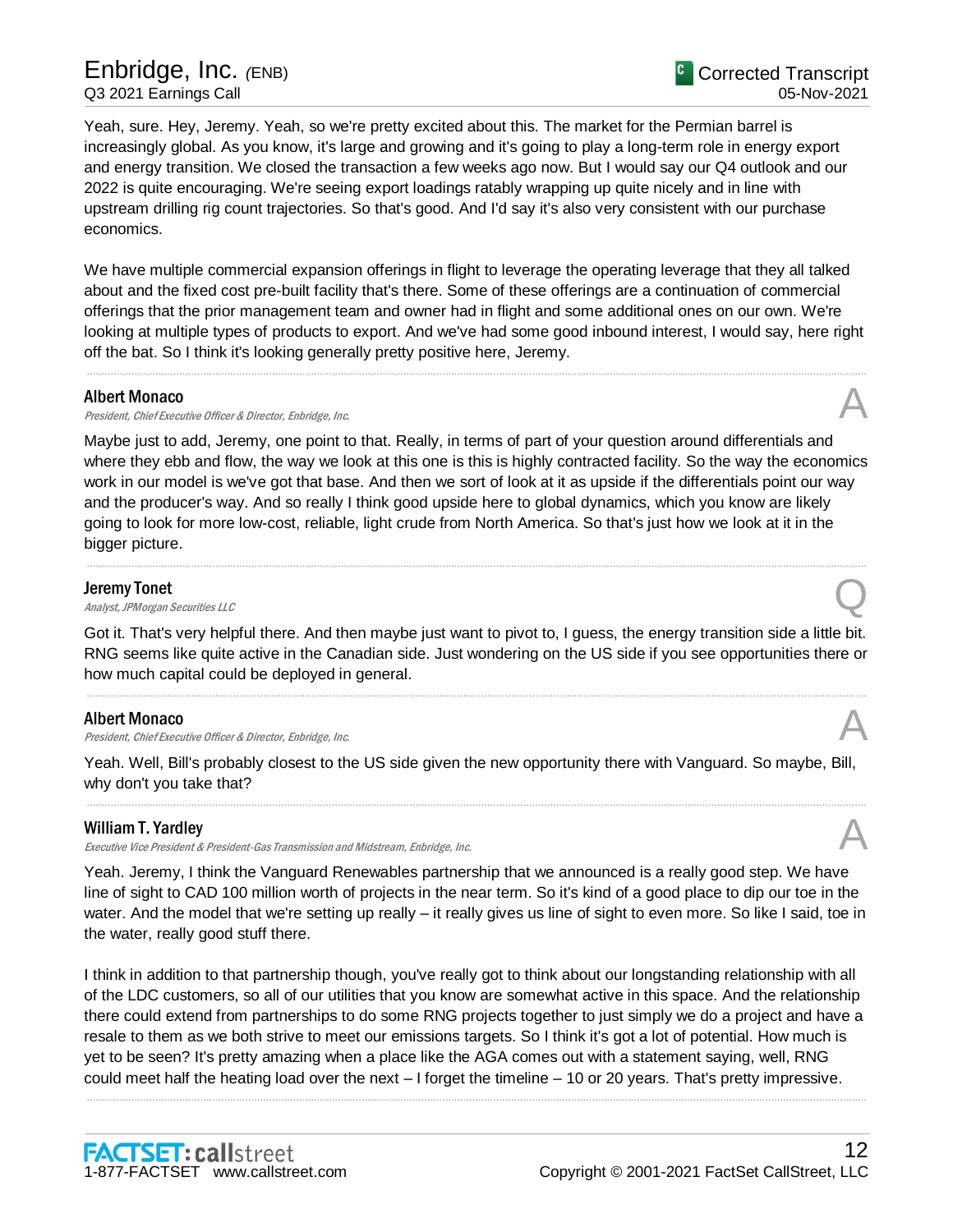#### Jeremy Tonet

**Deremy Tonet**<br>Analyst, JPMorgan Securities LLC

Got it. Thanks for that. I'll leave it there.

#### Albert Monaco

Albert Monaco<br>President, Chief Executive Officer & Director, Enbridge, Inc. And The Content of the Security of the Alberta S

Okay. Thanks, Jeremy.

**Operator**: And your next question comes from the line of Ben Pham with BMO. Please go ahead.

#### Ben Pham

**Ben Pham**<br>Analyst, BMO Capital Markets Corp. (Canada)  $\mathbb{Q}$ 

Good morning. I want to stay on energy transition. And I'm wondering when you look at energy transition opportunities and you put them through your filter, you look at the risk-reward; would there be any significant difference in how you look at those investments versus your existing portfolio? Is it different returns, different risk profiles, different counterparties? Would love comments on that.

.....................................................................................................................................................................................................................................................................

.....................................................................................................................................................................................................................................................................

#### Albert Monaco

President, Chief Executive Officer & Director, Enbridge, Inc.

Okay. It's Al, Ben. So I would say it's exactly the same as we look at the rest of our business. And as Vern referred to, we'll continue to be very disciplined as we're putting capital to work in the future. So maybe the way to think about this at a high level is if you look at what we have in flight right now, if you look at wind, solar, some initial RNG and hydrogen investments; they're pretty much right in line with the business model that you're used to seeing from us. And in the case of hydrogen, for example, with the two projects that we're working on in Ontario and then a third one in Quebec; they'll be incubated, if you want to look at it that way, within the existing commercial model where we're assured a return on and return of capital.

So I think that's the way we're looking at it. We've probably got CAD 2 billion in flight now in terms of energy transition category. And I would say that over the next five years, you're probably looking at that same level, I'll call it CAD 1 billion a year. I think what's to be determined though, longer term, is how fast hydrogen and other areas like CCUS develop. So I think for the next five years, we don't see massive amounts of capital being deployed there other than these core areas that we're working on right now. So hopefully, that provides some context.

.....................................................................................................................................................................................................................................................................

.....................................................................................................................................................................................................................................................................

#### Vern D. Yu

Executive Vice President & Chief Financial Officer, Enbridge, Inc.

Can I make just a quick add-on?

## Albert Monaco

President, Chief Executive Officer & Director, Enbridge, Inc.

#### Yeah.

#### Vern D. Yu

Executive Vice President & Chief Financial Officer, Enbridge, Inc.





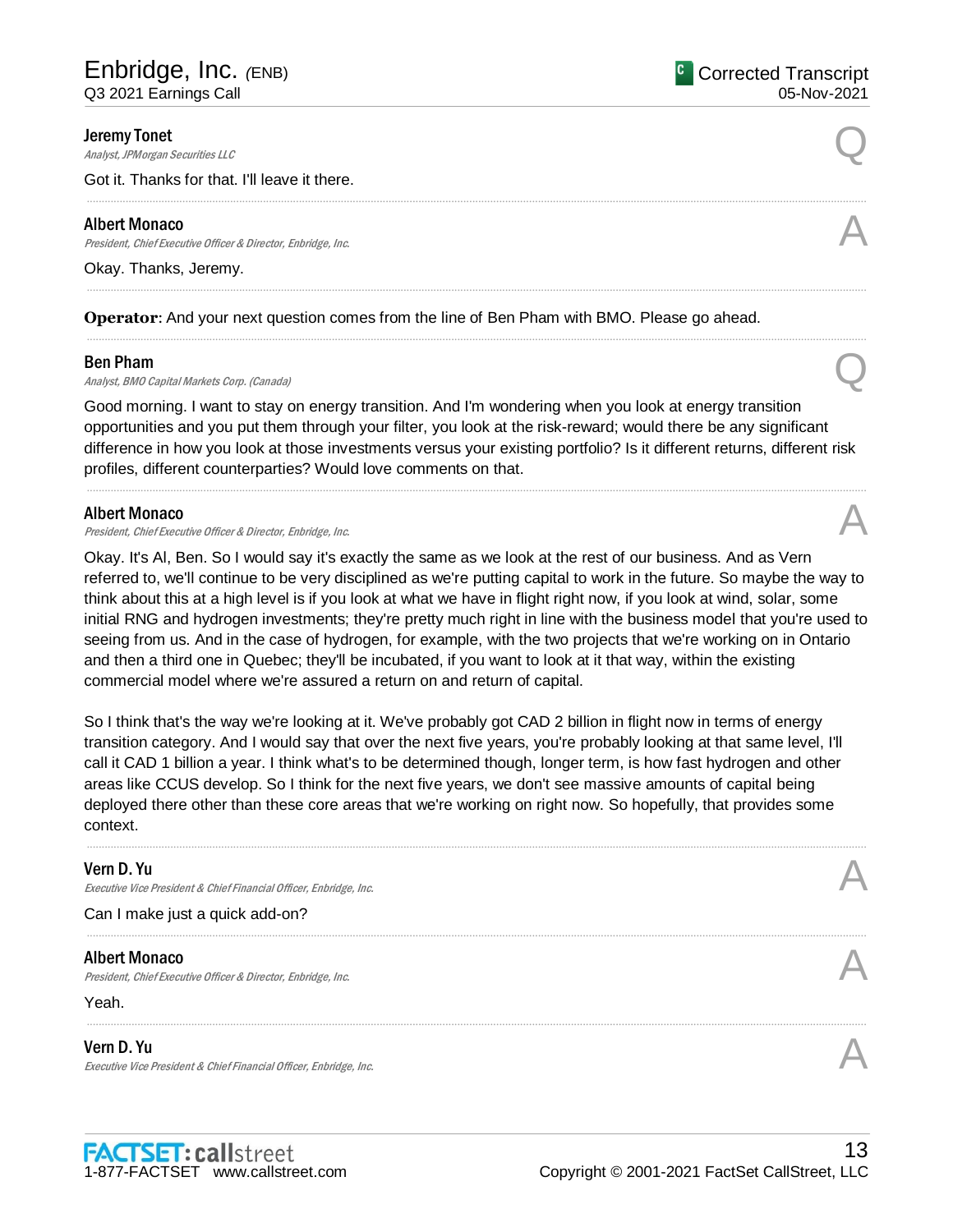<sup>C</sup> Corrected Transcript 05-Nov-2021

The other thing that we're doing is when we look at our traditional investments now, we do add the price of carbon to each of those investments. And we also increase the hurdle rates slightly because of the energy transition risks on some of those opportunities. So with these energy transition assets, obviously, those [ph] adders (00:45:50) aren't applied.

.....................................................................................................................................................................................................................................................................

#### Albert Monaco

Albert Monaco<br>President, Chief Executive Officer & Director, Enbridge, Inc. And The Content of the Security of the According

Yeah. And again, I think you've seen the chart we use for this, Ben. The whole game here for us is to really utilize the existing assets to deleverage those assets into low-carbon opportunities. So you see it in the utility; you see it in Bill's business and you see it with solar self-power which links right up to our conventional business.

.....................................................................................................................................................................................................................................................................

#### Ben Pham

**Ben Pham**<br>Analyst, BMO Capital Markets Corp. (Canada)  $\mathbb{Q}$ 

Okay, great. And then my second question on Mainline CER decision around the corner. Do you expect the CER decision to effectively be a yes or no as you've applied – the application stands or is there a situation where they can give you a blanket approval subject to conditions on contract levels and tolls?

.....................................................................................................................................................................................................................................................................

.....................................................................................................................................................................................................................................................................

## Albert Monaco

President, Chief Executive Officer & Director, Enbridge, Inc.

Colin?

## Colin K. Gruending

Executive Vice President & President-Liquids Pipelines, Enbridge, Inc.

Yeah, hey, Ben. We're waiting for this imminently. And it's unclear precisely the form of the decision that that will come. I think they have an array of choices here. But obviously, we strongly believe in the one we filed for with the variety of benefits we included in it that were, as you recall, requested by industry. So we look forward to that.

And I would say if the decision is acceptable, and I would emphasize this next word, in its totality; we would proceed to the next stage which would be commercial contracting and then finality by mid-2022. If it's not acceptable, again, in its totality from a risk-reward perspective for our capital providers; we could refile for something else that would be. And I think we've laid out some options there over the last couple of years. So we'll have to wait and see, Ben.

.....................................................................................................................................................................................................................................................................

.....................................................................................................................................................................................................................................................................

.....................................................................................................................................................................................................................................................................

.....................................................................................................................................................................................................................................................................

## Ben Pham

**Ben Pham**<br>Analyst, BMO Capital Markets Corp. (Canada)  $\mathbb{Q}$ 

Okay.

Albert Monaco President, Chief Executive Officer & Director, Enbridge, Inc.

Thank you, Ben.

**Operator**: And Shneur Gershuni with UBS is online with a question.

# Shneur Z. Gershuni Shneur Z. Gershuni<br>
Analyst, UBS Securities LLC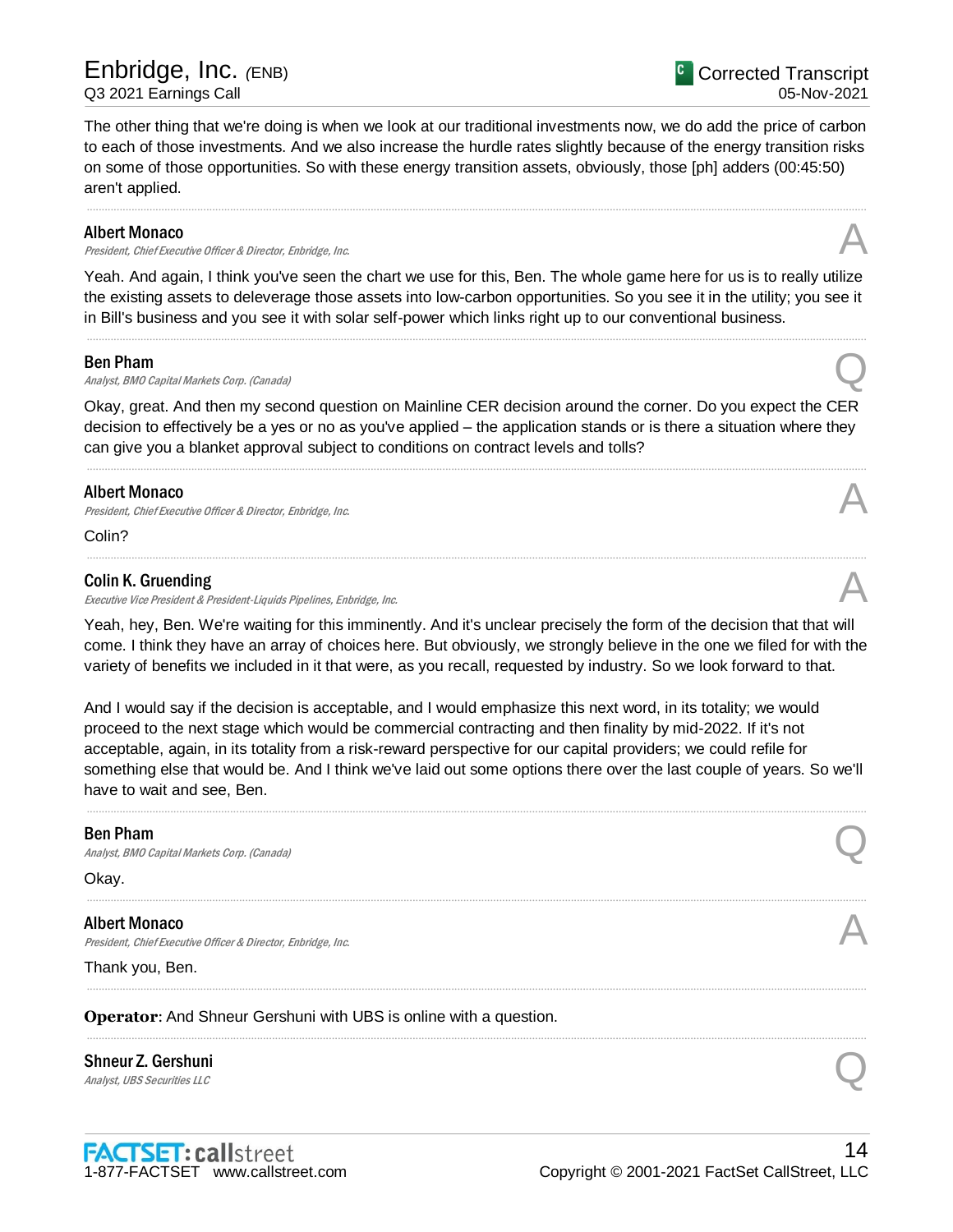Good morning, everyone. I was just looking at slide 23 where kind of you present the outlook and the preliminary 2022 outlook. Although there's no number, I did try with my ruler to figure it out. But I guess my question here is that you sort of highlighted in terms of the positive benefits and negative benefits, obviously, the dollar in Energy Services, its headwinds. But you sort of included Moda as well as the benefit of the 2021 growth CapEx.

I was wondering if you can sort of talk about any other tailwinds that you're seeing. In your prepared remarks, you talked about kind of the energy crisis that's going on right now. Are there any inflation escalators tied to PPI and CPI that could potentially benefit Enbridge? I'm just kind of curious what other tailwinds that we could be thinking about where you could see some operating leverage within the existing system, not just with respect to the growth CapEx coming online.

.....................................................................................................................................................................................................................................................................

## Albert Monaco

President, Chief Executive Officer & Director, Enbridge, Inc.

Yeah. Well, maybe I'll just try to go through this quickly. First of all, on your question around inflation, I think, as Vern mentioned, there's a very large majority of our EBITDA and revenue that's driven by indexing of some sort that's off of inflation. So that's a plus.

I think in terms of the commodity part of your question, as you know, we're not hugely driven by commodity prices given our business model. But there are a couple of things around NGLs that we have, for example, at Aux Sable. Maybe there's a little bit of a tailwind with some excess capacity we might have in market gas to capitalize on that.

I would say a big part of what we've been focused on in the last two or three years though, Shneur, is cost management. And that's not to be underestimated especially since every dollar you save is certainly very helpful from a balance sheet perspective. And so those are the general categories of tailwinds beside the bigger ones that Vern mentioned.

.....................................................................................................................................................................................................................................................................

# Shneur Z. Gershuni Shneur Z. Gershuni<br>
Analyst, UBS Securities LLC

Okay, great. And just to clarify before I ask my second question. There isn't like – Line 3 is bringing more volumes and part of your assets elsewhere will see benefits as well soon or... .....................................................................................................................................................................................................................................................................

## Albert Monaco

President, Chief Executive Officer & Director, Enbridge, Inc.

I'm sorry. Could you just clarify that, Shneur?

# Shneur Z. Gershuni Shneur Z. Gershuni<br>
Analyst, UBS Securities LLC

It's just the fact that Line 3 Replacement is now in service, that there would be more volumes flowing through, that there could be more operating leverage elsewhere in the system. .....................................................................................................................................................................................................................................................................

.....................................................................................................................................................................................................................................................................

## Albert Monaco

Albert Monaco<br>President, Chief Executive Officer & Director, Enbridge, Inc. And The Content of the Security of the Alberta S

Yeah. I think we're probably going to be pretty much at capacity. At least that's the way we've modeled it out so far with Line 3 now in service. I think there may be some marginal benefits with additional volumes here and there, probably not huge.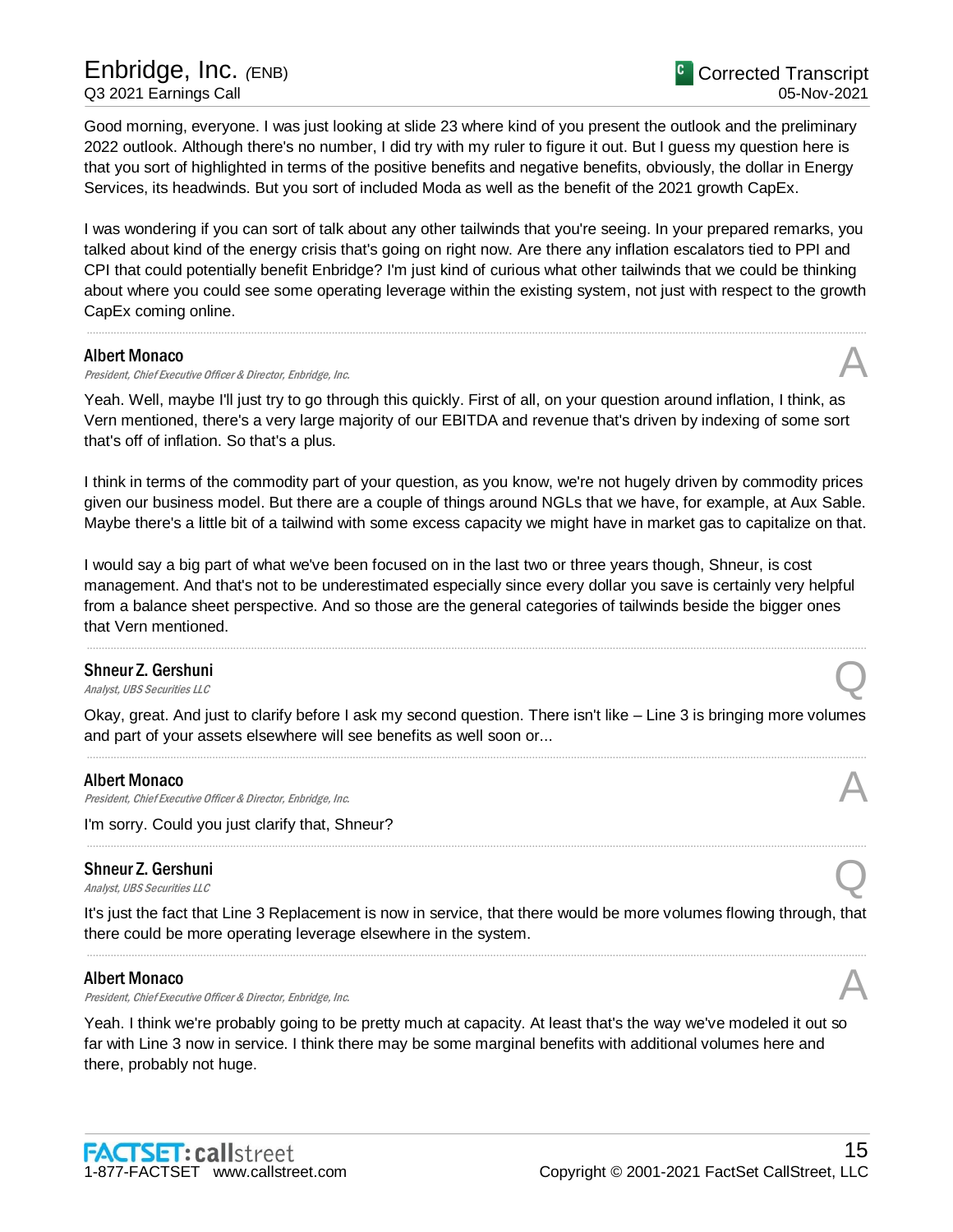The big upside though, of course, is now that we have it in places as was mentioned, there'll be some downstream expansion possibility there that looks pretty good. And remember, those are going to be very low capital-intense opportunities, so right down the fairway for us at this part of the cycle. So we'll do well in those.

.....................................................................................................................................................................................................................................................................

# Shneur Z. Gershuni Shneur Z. Gershuni<br>
Analyst, UBS Securities LLC

That makes perfect sense. And for the second question, just to go back to the acquisition of Moda, just kind of wanted to understand your broader strategy with respect to exports. You acquired Moda. Does it change your view on spot or it's part of a larger strategy just given the slide that you had put out? Are you looking to add more connectivity to Corpus now with respect to having Moda in place? And would you be expanding that export strategy to include LNG potentially as well?

.....................................................................................................................................................................................................................................................................

## Albert Monaco

Albert Monaco<br>President, Chief Executive Officer & Director, Enbridge, Inc. And The Content of the Security of the Alberta S

Well, maybe I'll start it off. Then we'll go to Colin. So this part of the strategy was really all about the second leg commodity-wise. So, as you know, we were the first ones to build that path on the heavy barrels into the Gulf Coast over the last several years.

This was really about now covering the light oil side. And we're so happy about this because of the sheer competitiveness of the Permian and Eagle Ford on global market scale. And so, with Moda being the lowest-cost infrastructure to market, we really think we're in ideal position here to capitalize on the upside that we think will come from exports.

We talked about LNG. I actually see this as an equally powerful strategy where we're located on the Gulf and how we're hooked up to existing LNG. And importantly, I talked about CAD 2 billion of LNG projects in development. We are lining up really well with new FID projects potentially in the next little while where we'll have captured the pipeline capacity that feeds those LNG plants. So that's the real big picture on how we're thinking about exports. Colin, anymore to add on Moda?

.....................................................................................................................................................................................................................................................................

## Colin K. Gruending

Executive Vice President & President-Liquids Pipelines, Enbridge, Inc.

Yeah, sure. And I think I'll just reference you back to slides 10 and 13 where we're developing out gradually and I would say in a disciplined manner export maps in both crude oil and LNG. And they're really coming into focus. On crude, in particular, you can see on slide 10, we've got a number of – a diverse roster here in multiple points across the Gulf. And that fits the strategy I was talking about.

So, primarily, a light focus at Corpus. Yes, we're still interested in spot. That would be likely a more medium heavy export market and would feed off our Seaway path and all the way from Canada. Potentially down the road, we could connect Seaway over to Corpus so that you can get a sense of what we're trying to build out here. Does that help?

.....................................................................................................................................................................................................................................................................

.....................................................................................................................................................................................................................................................................

# Shneur Z. Gershuni Shneur Z. Gershuni<br>
Analyst, UBS Securities LLC

No, perfect. That was a very thorough answer. Really appreciate the color. Thanks a lot and have a great weekend.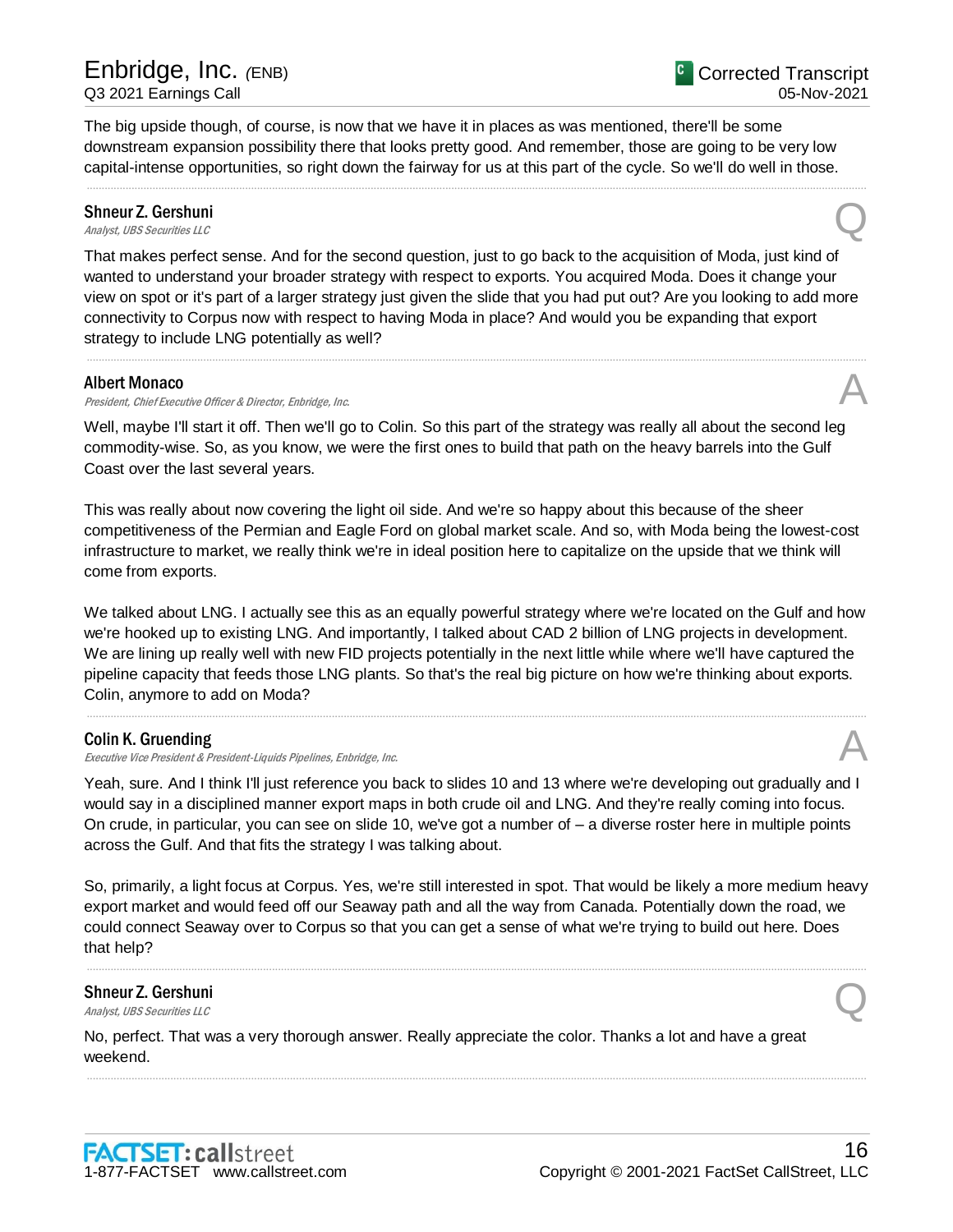<sup>C</sup> Corrected Transcript 05-Nov-2021

#### Albert Monaco

President, Chief Executive Officer & Director, Enbridge, Inc.

Okay, Shneur. Thanks.

**Operator**: Robert Catellier with CIBC Capital Markets is online with a question.

# Robert A. Catellier **Robert A. Catellier**<br>Analyst, CIBC Capital Markets **Q**

Hi, good morning. You referred a little bit to inflation earlier in your comments. And as you're no doubt aware, some industrial users have been calling for a reduction in LNG exports in order to help mitigate the impact on price. So, obviously, that's a reactionary comment. But I'm wondering if the current inflation environment has had any change, any impact on how you look at the LNG fundamentals over the longer term.

.....................................................................................................................................................................................................................................................................

.....................................................................................................................................................................................................................................................................

.....................................................................................................................................................................................................................................................................

.....................................................................................................................................................................................................................................................................

## Albert Monaco

Albert Monaco<br>President, Chief Executive Officer & Director, Enbridge, Inc. And The Content of the Security of the Alberta S

Bill, do you want to comment on what you're hearing on the ground on that one?

## William T. Yardley

Executive Vice President & President-Gas Transmission and Midstream, Enbridge, Inc. A

Yeah. Rob, we're not hearing that to be honest. I can only say suddenly we're in the market that we had hoped for. I think we've seen a number of offtake contracts signed. I can think of five very recent ones. Many of them are those projects that we've got our eyes on that help us build out our infrastructure. And we think there's more to come. So I could get into a much longer answer. But the short answer is I don't see the momentum stopping right now.

.....................................................................................................................................................................................................................................................................

.....................................................................................................................................................................................................................................................................

.....................................................................................................................................................................................................................................................................

.....................................................................................................................................................................................................................................................................

# Robert A. Catellier **Robert A. Catellier**<br>Analyst, CIBC Capital Markets **Q**

Okay. Thank you.

## Albert Monaco

Albert Monaco<br>President, Chief Executive Officer & Director, Enbridge, Inc. And The Content of the Security of the Alberta S

Okay, Rob.

**Operator**: Rob Hope with Scotiabank is online with a question.

# Robert Hope **Robert Hope**<br>Analyst, Scotiabank  $\bigotimes$

Good morning, everyone. Wanted to delve into the Mainline volume 2022 outlook. Maybe what are the puts and takes as we enter into 2022? As I understand, the heavy cylinder apportionment, there's a bit of a ramp in Line 3 there as well. So is it just seasonality with some outages in the back half of the year? And I guess, secondly, if you get a favorable Mainline ruling; could we see maybe some DRA expansions providing some upside here?

.....................................................................................................................................................................................................................................................................

## Albert Monaco

Albert Monaco<br>President, Chief Executive Officer & Director, Enbridge, Inc. And The Content of the Security of the Alberta S

Colin?

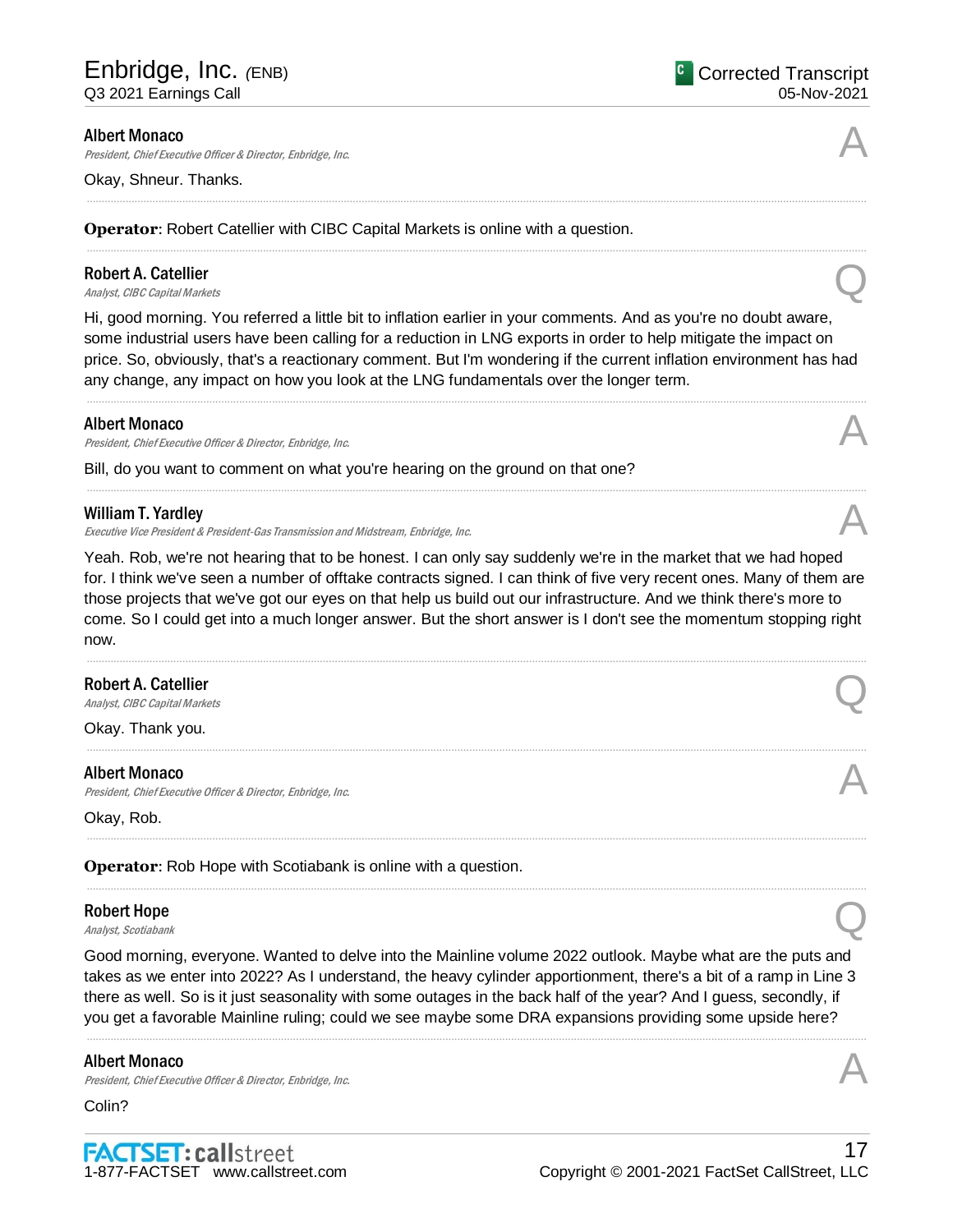## Colin K. Gruending

Executive Vice President & President-Liquids Pipelines, Enbridge, Inc.

Yeah. Hey, Rob. It's Colin. Yeah, so we'll provide some more color on this at Enbridge Day for sure and give you a sense of seasonality as well. That is an average, I think. And I think Vern mentioned we're looking at next year in the same neighborhood of 2.95 million barrels per day. That's an average. There's seasonality to that, a bunch of factors. It's largely full. So there may be some operating leverage here and there, but that's the gist of it. Yeah, you mentioned apportionment. We've come down nicely. I think we were in the 40%, 50% apportionment range. And now we're down kind of 10%-ish and we'll see where that goes in December.

I think all market participants are adjusting to the new dynamic with the step-change in Line 3 capacity and Capline as well coming into service. January 1 is line filling right now. And by the way, that should be a positive pull through our system and the various pipes like SAX and Mustang as well. So I think we feel pretty good about that 2.95 million barrels per day area. I'll kind of blur the specificity of it for now. But generally full, I think, is how you should think about it.

.....................................................................................................................................................................................................................................................................

## Albert Monaco

President, Chief Executive Officer & Director, Enbridge, Inc.

And I think, Colin, to his question around DRA opportunity. I think in terms of how we're looking at the outlook for 2022 at this point, we haven't contemplated any of that in additional DRA at this point. But correct me if I'm wrong. .....................................................................................................................................................................................................................................................................

# Colin K. Gruending

Executive Vice President & President-Liquids Pipelines, Enbridge, Inc.

No, that's good clarification. Yeah, that probably bridges back to Robert's question at the beginning. So we would think about that as a further tranche of growth down the road. .....................................................................................................................................................................................................................................................................

## Robert Hope

**Robert Hope**<br>Analyst, Scotiabank  $\bigotimes$ 

All right. That's helpful. And then just circling back to your comments on the Mainline re-contracting initiative and taking a look at the decision in its totality. A lot has changed through the many years that this has been going on. With the demise of Keystone XL, has the amount of contracts on the system gone down in priority for you whereas the total level has increased? Or kind of maybe puts and takes on how you're thinking about that decision.

# Colin K. Gruending

Executive Vice President & President-Liquids Pipelines, Enbridge, Inc.

Yeah. I would – again, back to totality – you're right. There are things that have changed, probably some favorable, some unfavorable. It remains industry's general preference to contract the line for all of the reasons; toll certainty, that's been a historical tenant of all our arrangements for the last 25 years; access to capacity following 20 years of egress deficit. And the toll we're looking at here is – as a reminder, it's basically an extension of the toll at the exit of our expiry here. And with toll discounts, it's actually lower for many.

So I think we would also prefer to contract the line. There are vulnerabilities out in the planning horizon as Trans Mountain comes on. So again, the totality concept applies to that balance of risk-reward we're trying to optimize. So again, we're going to have to carefully review the decision. And like I said, if it works, we'll proceed; if not, we'll refile something else, either a fixed tariff tolling arrangement like the ones we've had for 25 years or a cost of service arrangement where cash flows are protected.

.....................................................................................................................................................................................................................................................................